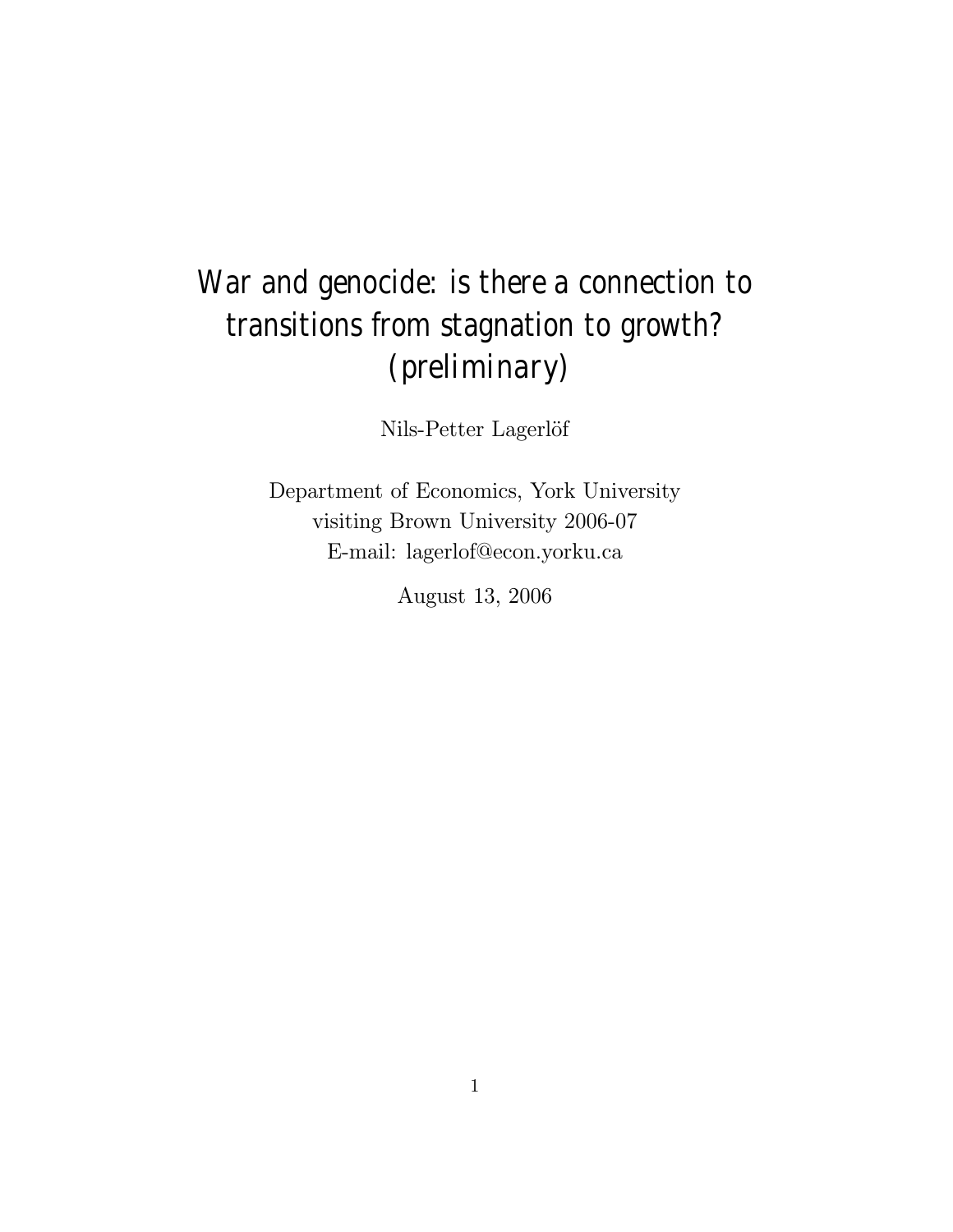Abstract: The 20th century saw rising levels of per-capita incomes worldwide, but also phases of enormous human killings. The number of people killed annually in war and genocide across the world increased up until the mid 20th century and has since then been declining. Here a growth model is set up to explain these joint trends in killings and economic development. Agents compete for food for their survival. In environments with scarce resources – meaning high population density, and/or low levels of technology – agents allocate more of their time to fight over resources, which can result in war and killings. Technological progress exerts two opposing effects. On the one hand, it mitigates resource scarcity, making conflict less likely; on the other, if war breaks out, it is deadlier if technologies are more advanced. An economy can transit onto a path of peaceful prosperity, but in the transition it may pass a phase of excessive killing, as rising living standards have not yet made war an impossible (or improbable) event, but rising levels of technology have made war extremely lethal if and when it breaks out. Quantitative analysis verifies that the model generates an inversely U-shaped time trend in war and genocide deaths, simultaneously with a take-off from stagnation to growth. The underlying mechanisms are consistent with several stylized facts of growth and conflict, in particular from European history.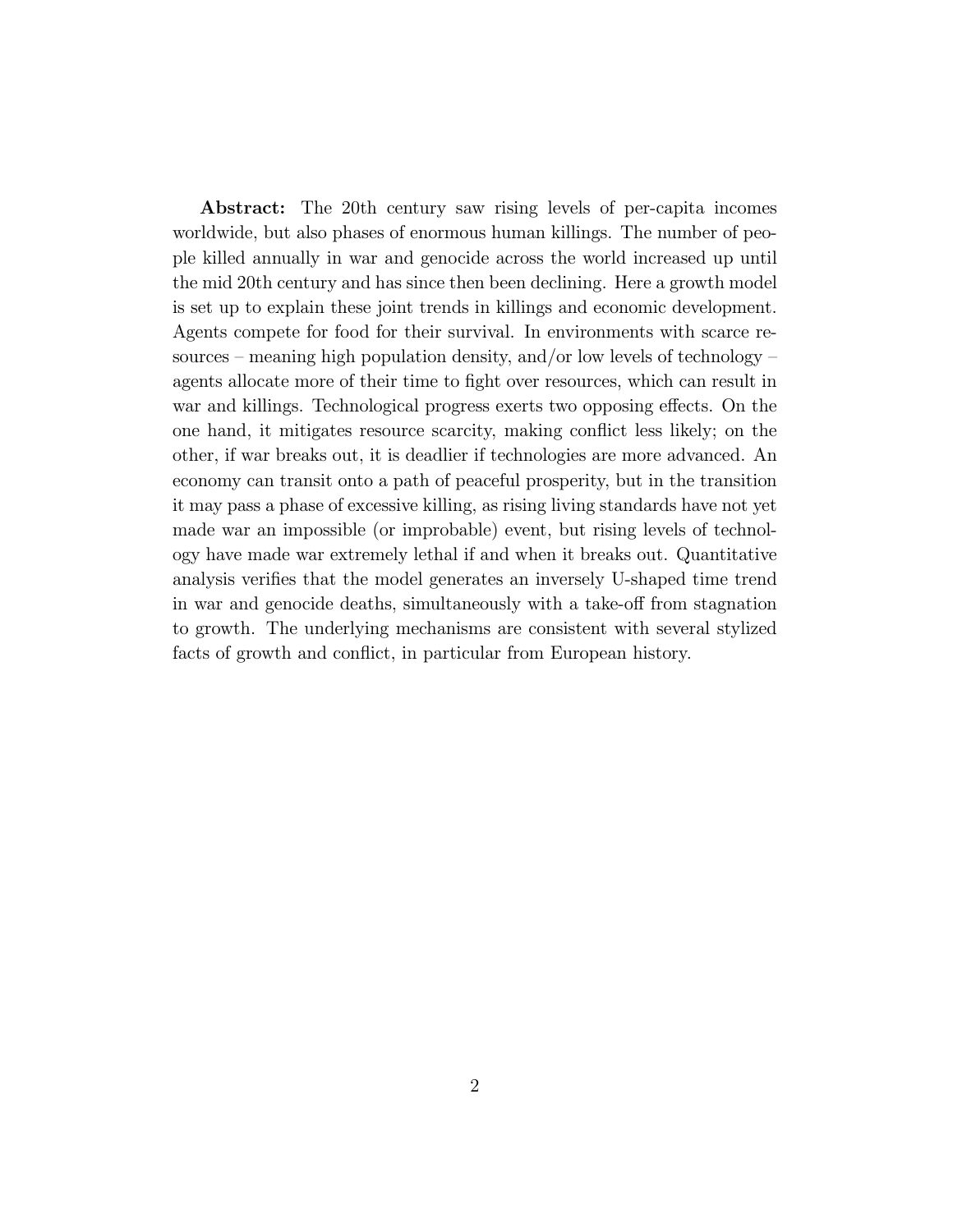# 1 Introduction

ìWe need land on this earth...We must continue to receive what is necessary from future apportionments until such time as we are satiated to approximately the same degree as our neighbors."

German industrialist Walter Rathenau in 1913 (as cited by Hardach 1977, p. 8)

This paper tries to formulate a growth theory which can explain a transition from Malthusian stagnation to modern growth, together with certain time trends in war and genocide occurring in this process. Figure 1a shows annualized killings from war and genocide 1900-1987, based on 218 events listed by Rummel (1997, Table 16.A).<sup>1</sup> As seen, whereas the world as a whole grew richer over the 20th century, annual killing rates increased over roughly the first half of the century, and thereafter declined more or less monotonically. This holds both for the total body count, and when dividing by world population.<sup>2</sup>

Figure 1b shows the time paths for war and genocide separately. These move largely in tandem, and the correlation coefficient is 0.77. In that sense, one may think of war and genocide as the same macro phenomenon.

It is also seen in Figure 1b that the trend for the world aggregate is driven by events occurring (or originating) in four world regions: Germany, Japan, (Soviet) Russia, and China. These events were the two world wars, the Holocaust, and communist rule in Russia and China. Germany and Japan became peaceful by 1945, Russia and China somewhat later. However, all show a similar rise-and-fall pattern as the world as a whole (Figure 1c).

<sup>1</sup>The deaths reported in Figure 1a refer to both war and genocide. These time series are highly correlated in Rummelís data: genocides tend to be committed in times of war. The number of people killed annually in each war/genocide is assumed to be uniformly distributed from the first to the last year in which it took place, as reported by Rummel. In many cases the total number of victims of a genocide is not well established, in which case the midpoints of the upper and lower bounds reported by Rummel.

<sup>&</sup>lt;sup>2</sup>Although the timing differs, the general pattern in Figure 1a is consistent also with other sources and ways to measure the costs and intensities of war. For example, Marshall and Gurr (2005) find that the total number of wars fought worldwide peaked in the 1980ís.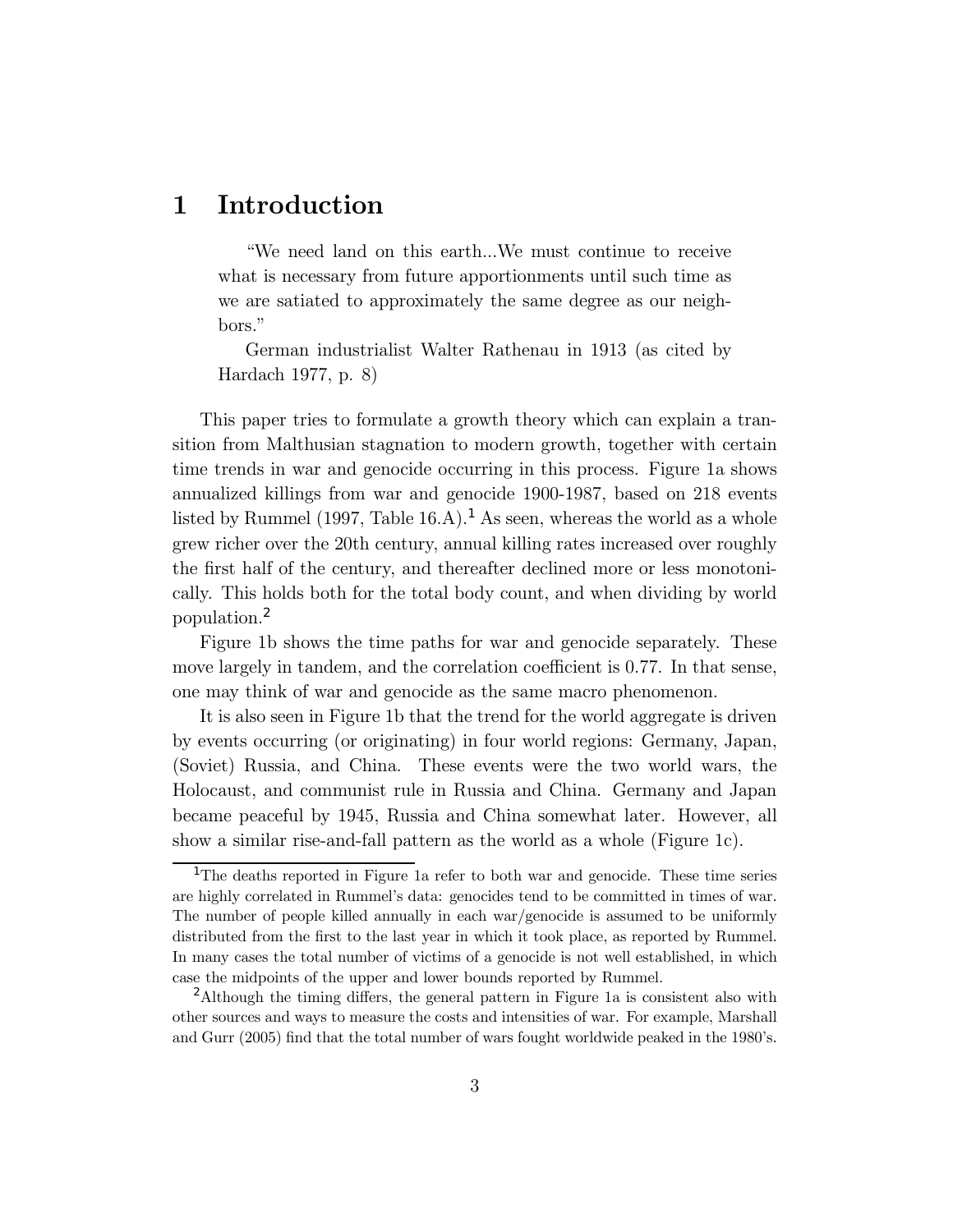Figure 1c also shows per-capita income levels for the same four regions. Despite differences in many details, all four passed a phase of excessive killings in a process of "modernization" – a transition from Malthusian stagnation to sustained growth in per-capita incomes. In China and Russia early economic development brought with it revolution, civil war, and genocide; Germany and Japan saw the rise of racist ideologies, attempted territorial conquests, and genocide. How, then, could a transition from stagnation to growth result in (or arrive at the same time as) such violent events?

The starting point of the theory proposed here is that wars (and by extension genocide, since genocide tends to be perpetrated in times of war) are ultimately generated by competition for land and other scarce resources. This force could, however, express itself through many different proximate channels. For example, conflicts could arise between different groups or classes within one country (as in China and Russia), or between different countries (as the wars fought by Germany and Japan; cf. Walter Rathenauís words above).

The first basic setting considered here treats war as a random event, the probability of which is higher when resource competition is intense. Technological progress mitigates resource scarcity. This reduces competition and the risk of war, but also makes warfare more lethal if it breaks out. A phase of peace may generate growth in population and technology, whereafter an outburst of war (if and when it occurs) is all the more deadly. The simulated time paths for killings and per-capita income resemble those in Figure 1a. The random nature of the transition also seems plausible from a historical perspective: peace must thus prevail for long enough so that technological progress can make resource scarcity, and thus the risk of war, vanish completely; only then can the economy break out of Malthusian stagnation.

As an extension of this basic framework, we then consider a richer model where two countries may choose to fight wars over a territory. Also, agents<sup>7</sup> choices of fertility, and education of children, are endogenized. This model is more complex but can replicate the same type of patterns shown in Figures 1a-c.

The rest of this paper continues in Section 2 by relating it to earlier literature. Thereafter Section 3 relates the workings of the model to a number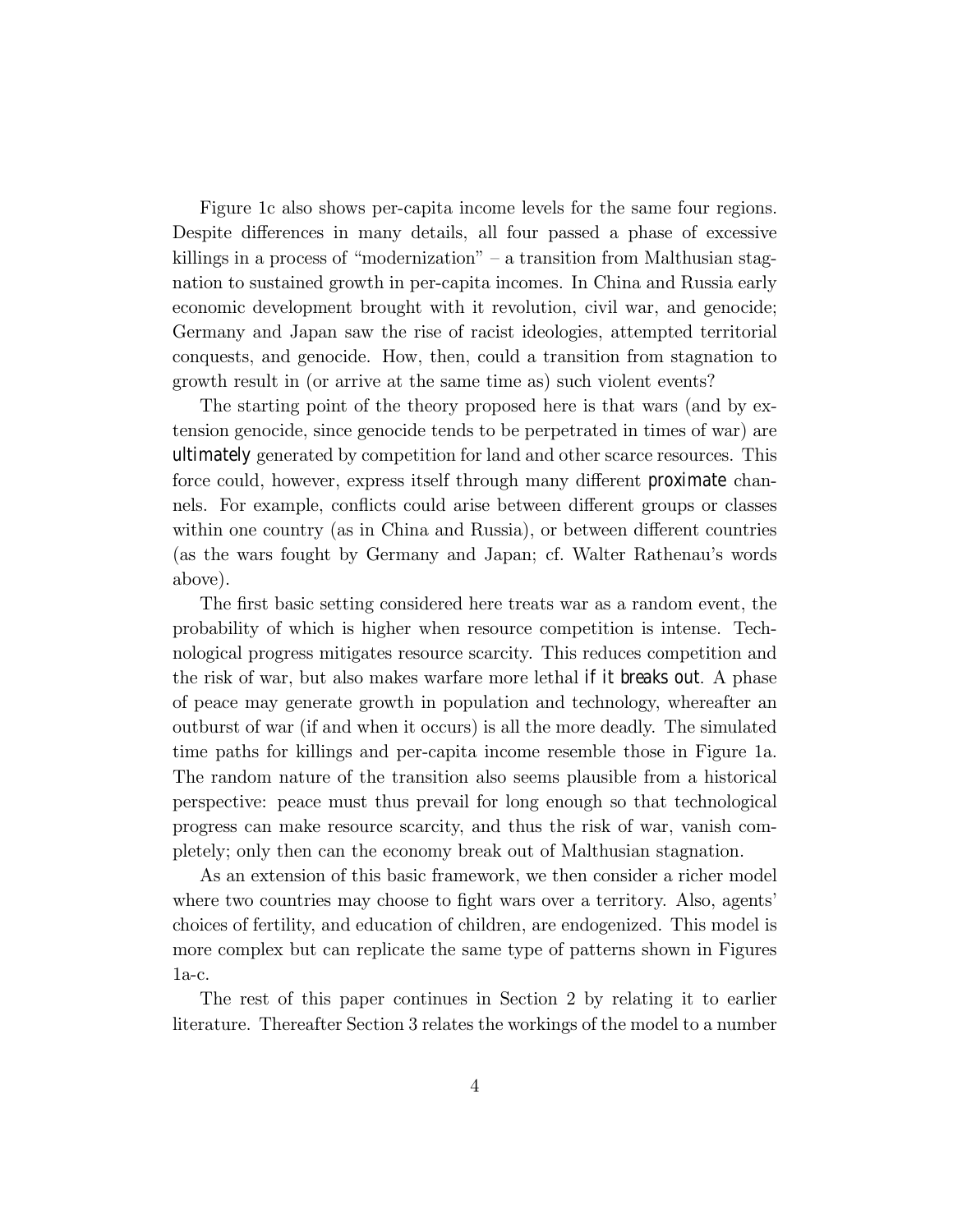of facts about war, conflict, and genocide in human history, in particular Europe over the 19th and 20th centuries. Section 4 sets up a model where war is a random event: it breaks out due to an exogenous shock, but the probability of such a shock depends on the intensity of resource competition, which evolves endogenously over time. Next, Section 5 considers a setting where two countries contest a fixed amount of land and war is modelled as an explicit choice made by the governments of the two countries. Finally, Section 6 ends with a concluding discussion.

# 2 Existing literature

Most economists interested in theories of conflict have taken a microeconomic approach. They try to explain, for instance, the origin of property rights as a means to avoid conflict when agents weigh the option of appropriation (stealing) against production. (See e.g. Grossman 1991; Grossman and Kim 1995; Hirschleifer 1988, 2001.) However, none of these papers applies the results to issues like, for instance, why 20th century Europe was so war torn, or the trends in worldwide killings shown in Figures 1a-c.

Neither does this literature actually model any link from resource scarcity to violence. An important exception to this, however, is Grossman and Mendoza (2003) who set up a model where competition for resources is induced by a desire for survival, because more consumption means higher probability of survival. Grossman and Mendoza show that if the elasticity of the survival function with respect to consumption is decreasing in consumption, scarcer resources leads to more violence. The survival function used here takes a parametric form which satisfies this Grossman-Mendoza condition.

There is also an empirical literature looking at war and violence within and across countries. See e.g. Collier and Hoeffler (1998, 2004) and many other papers by the same authors. Different from the present study, these do not set up a unified growth model explaining the trends in worldwide killings shown in Figures 1a-c.

Johnson et al. (2005) document that the death toll in many insurgencies (in e.g. Iraq and Colombia) tend to follow a power-law distribution. They also explain this pattern in a model where insurgent units join forces with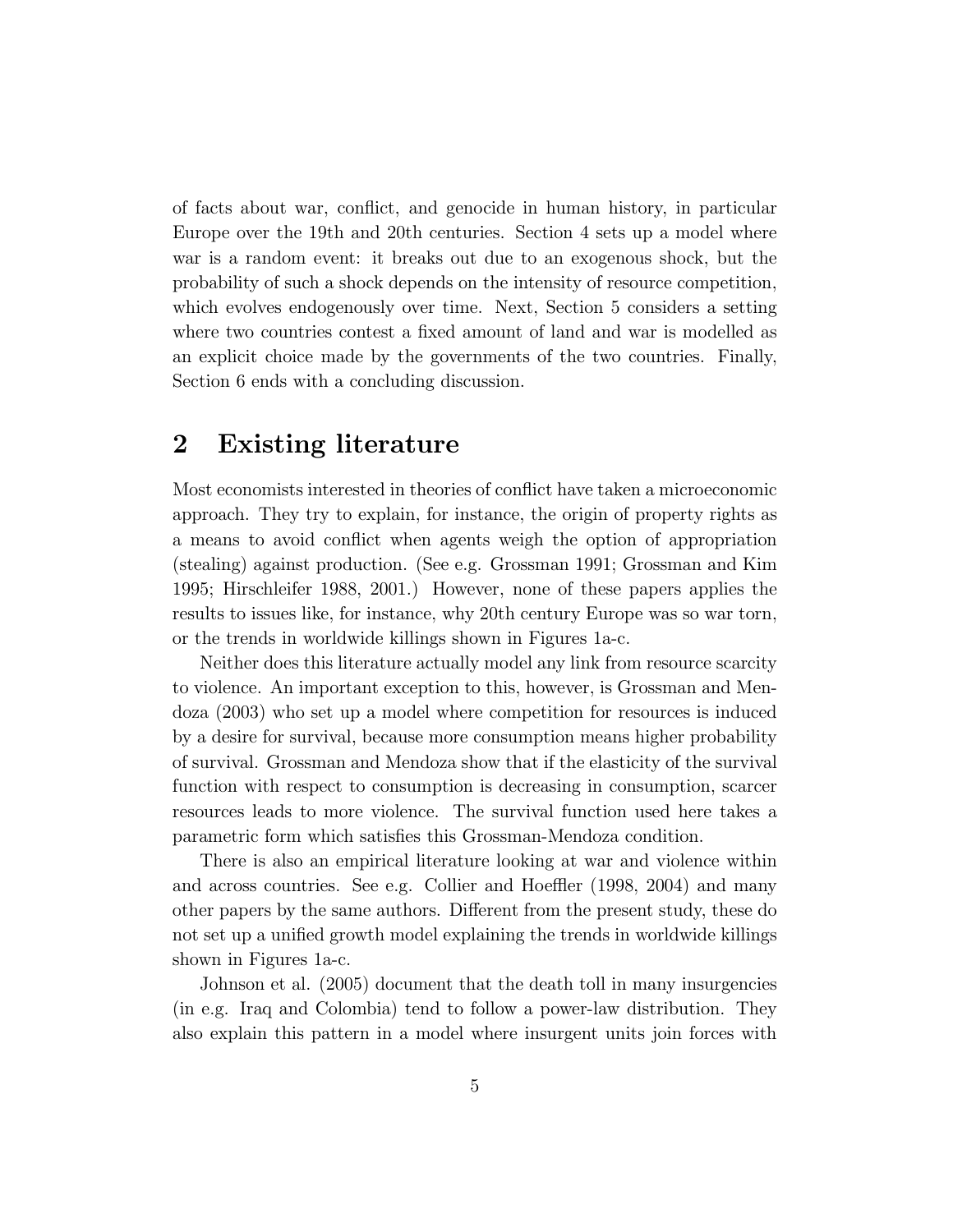bigger groups, or break up into smaller. The approach taken here differs by focusing on longer-term time trends in war and genocide, and by linking these trends to growth in population and living standards.

There is also a recent trend in the growth literature trying to explain growth in population and per-capita income, not only over the last couple of decades, but several thousand years back in time. See, among others, Cervellati and Sunde (2005), Galor and Moav (2002), Galor and Weil (2000), Hansen and Prescott  $(2002)$ , Jones  $(2001)$ , Lagerlöf  $(2003a,b)$ , Lucas  $(2002)$ , and Tamura (1996, 2002). But, again, these do not model war or resource scarcity.

One growth model with endogenous evolution of population and a renewable resource stock is set up by Brander and Taylor (1998), who use the downfall of the ancient civilization on Easter Island as an illustration. However, they do not model violence or conflicts over resources per se, or transitions from Malthusian resource competition to sustained and peaceful growth.

Outside the field of economics there is some work pointing to related mechanisms as those modelled here. Fukuyama and Samin (2002) suggest that Communism and Nazism arose in response to rapid social change and urbanization. These "isms" were also forces of "creative destruction" in the sense that they got rid of pre-modern, rural institutions and social structures in Germany and Russia which hindered economic growth. Today, Al Qaeda may play a related role in the Middle East, they argue.

# 3 Background

The models to be presented later are stylized and abstract from many factors which may matter for the likelihood of war: institutions is one example, in particular democracy.<sup>3</sup> They may nevertheless be a useful starting point. The mechanics that drive the results seem to have played a role in many phases of human history, and they may also have played a role in institu-

 $3$ Rummel (1997) emphasizes the link between dictatorship and genocide. Others have recently argued that particularly young and emerging democracies need not always be peaceful; see Mansfield and Snyder (2005).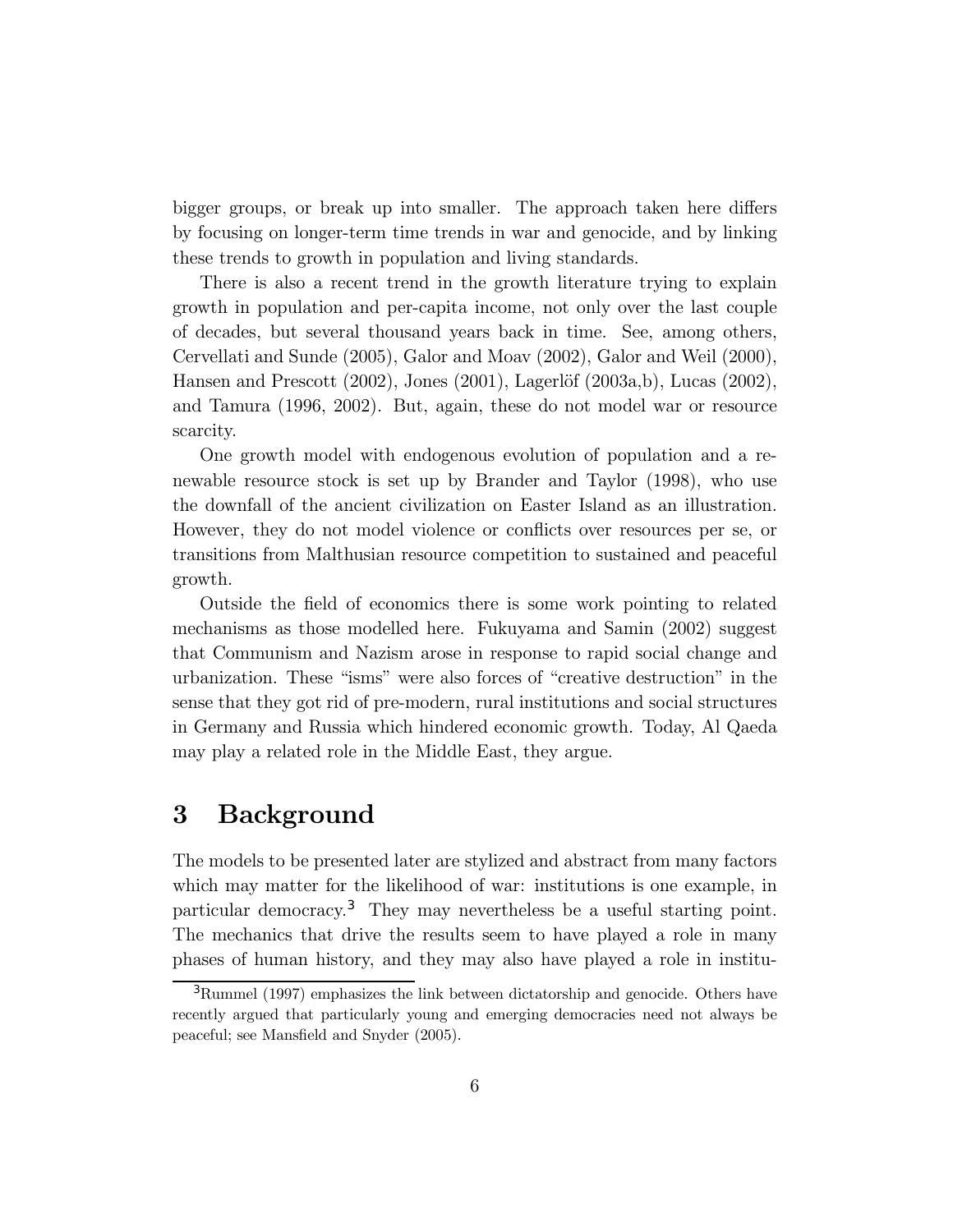tional development. We next discuss how the chains of causality at work in the models can be interpreted in terms of the historical facts. Two components are central to the story told here: the link from resource scarcity to conflict and war; and the role of technology as a factor both in easing resource competition, and raising the lethality of war.

### 3.1 Resource competition and war

The link from resource scarcity to conflict has been documented in the downfall of many ancient civilizations, e.g. the Roman Empire and Easter Island; several more examples are discussed in Jared Diamond's (2005) "Collapse." In modern times, population pressure continues to impact conflict propensity, in particular in poorer regions, more dependent on land and agriculture. Diamond (2005, Ch. 10) discusses overpopulation as a factor behind the 1994 genocide in Rwanda.<sup>4</sup> Miguel et al. (2004) find a strong negative effect of economic growth on the likelihood of outbreak of civil war among 41 African countries, using rainfall as an exogenous instrument. Friedman (2005) lists numerous examples of how rising living standards have made Western societies more open, democratic, and less prone to conflict.

In European history famine and high food prices have been a cause behind many episodes of social unrest; a prominent example is the French revolution in 1789 (Ponting 1991, p. 102-110). The European colonization of the rest of the world, and subsequent genocides, can be interpreted as an outcome of European population pressures and a hardening competition for land (Pomeranz 2001).

Early improvements in living standards from the 19th century may have begun to make Europe less war prone. From the end of the Franco-Prussian war of 1870-71 to the outbreak of WWI in 1914 Europe went through a phase of relative peace, with no wars fought which involved any of the great powers of Europe. Over these years trade increased, education levels rose, and many new technologies, such as railways and petrochemical inventions, made life

<sup>&</sup>lt;sup>4</sup>Ethnic divides between Hutus and Tutsis played a role too but that cannot have been the only explanation, argues Diamond. For example, many killings took place where only Hutus lived.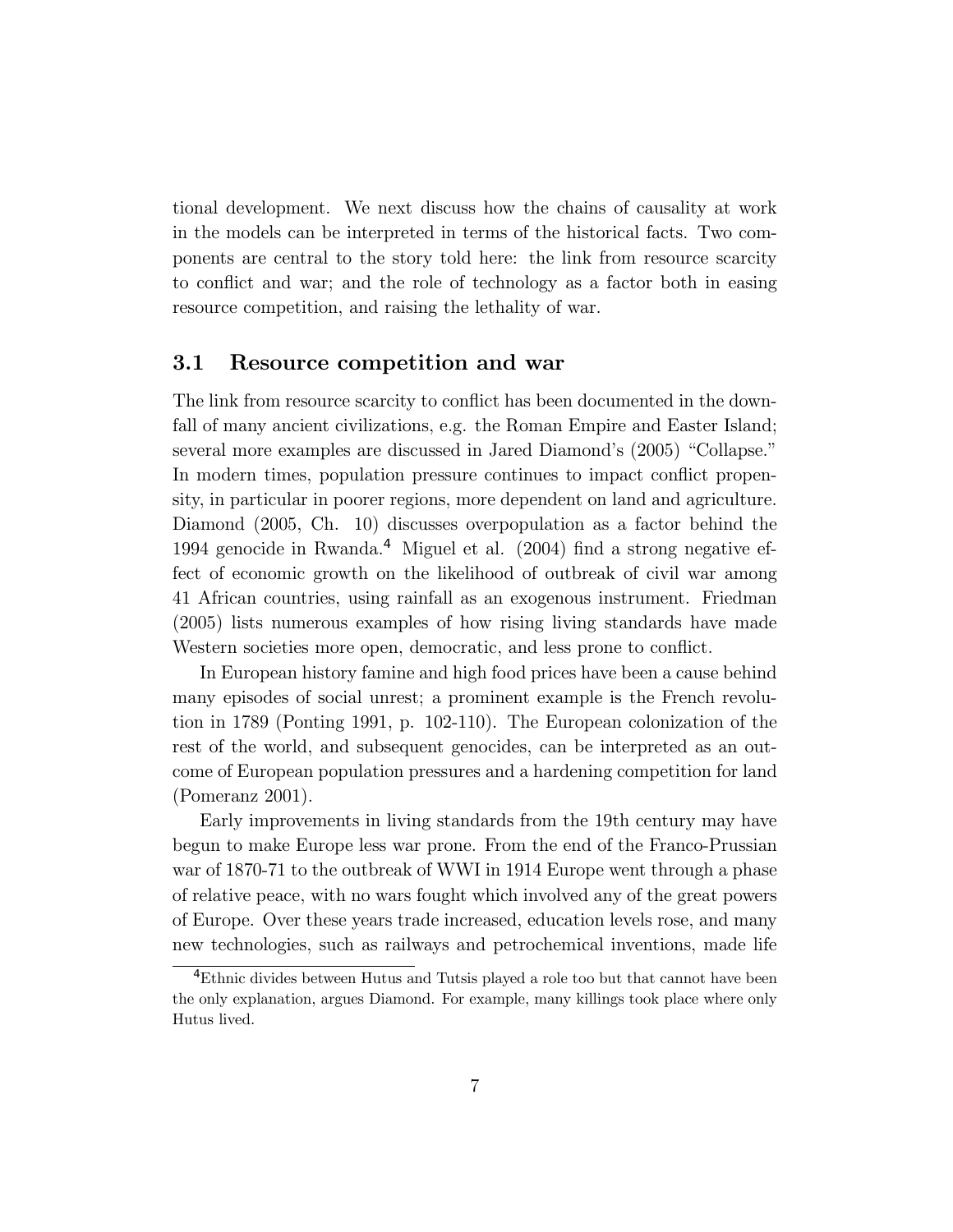better in Europe. (See e.g. Galor 2005 and further references therein.)

As a result of rising living standards, and reflecting the fact that these economies were still largely in a Malthusian equilibrium, population levels also rose rapidly in most European powers. However, there was a strong geographical imbalance in population growth rates across Europe. For example, Germanyís population rose from about 40 million in 1870 to about 67 million in 1913, at the dawn of WWI. The corresponding population numbers for France was 37 million in 1870 and 40 million in 1913. (These numbers are from Mitchell 2003, Table A5; see also Browning 2002, Table 9). From a state of rough parity, Germanyís population came to outnumber that of France.

Rapid industrialization and population growth also led to resource competition. Energy consumption (in particular coal) grew rapidly all over Europe, but again the divergence between France and Germany is striking: over the period 1890 to 1913 Franceís energy consumption rose by 80%, whereas that of Germany by 224% (Browning 2002, Table 10).

This was paralleled by Germany's emergence as a great power, and its search for "a place in the sun." Germany's hunger for natural resources played a role both in its competition for new colonies and its policies in Europe. Before WWI a group of influential land-owners and industrialists  $-$  known as the Pan-German League  $-$  had formulated an explicit war-aims program (see Hardach 1977, Ch. 8). Their program made explicit demands for territorial conquests, from Belgium to Russia, where the inhabitants were to be evacuated and replaced by Germans. Germanyís land-owning elite (the Junkers) wanted more agrarian lands; the industrialists called for the annexation of territories rich in coal and iron-ore (cf. the citation of Walter Rathenau in the introduction). Indeed, the most resource rich regions of Europe, such as Saar and Silesia, were the most highly contested in WWI. In the Paris peace talks in 1919, France successfully insisted on control over Saar despite its population being predominantly German (thus breaking some of the core principles formulated by U.S. President Wilson).<sup>5</sup>

 $5$ McMillan (2001, p. 195) describes Saar as follows: "What had been a quite farming country with beautiful river valleys in the nineteenth century had become a major coal mining and manufacturing area in the nineteenth century. In 1919, when coal supplied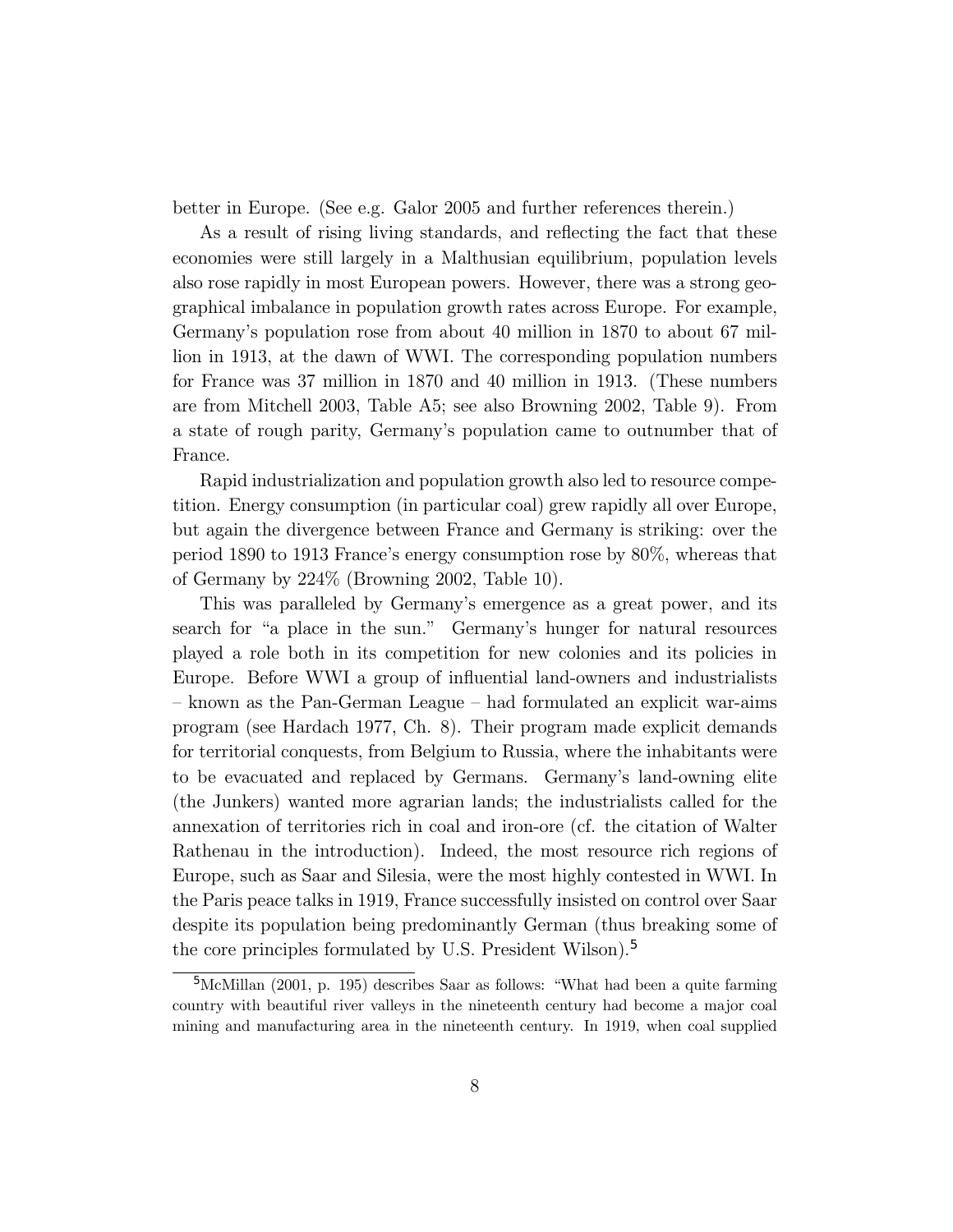Competition for natural resources and land seems to have been important in other wars too, such as Japanís conquest and occupation of Manchuria. In the lead-up to the second world war Nazi rhetoric expressed a desire for more land and "space" (lebensraum). (See e.g. Ehrlich 2000, p. 270.) It is also worth noting that the most conflict-ridden region of the world today is the oil-rich Middle East.

## 3.2 Technology

These resources  $\sim$  coal, oil, metals, etc.  $\sim$  are here considered "scarce" in the sense that military powers have found it worthwhile to spend time and money to fight over them. This does not mean that they are, or ever were, running out. In fact, new discoveries have made some of these resources less scarce (or, rather, less important). In that sense, technological progress seems to mitigate resource scarcity. For example, the replacement of coal by oil as a major energy source seems to have ruled out any military contests over coal today.

As described, over the peaceful years 1871-1914 many new technologies made life better for many people in Europe. But new technologies also made WWI, once it broke out, to the most lethal war seen thus far. The inventions included mines, tanks, chemical weapons, and a number of improvements in existing technologies such as guns, gun powder, explosives, and artillery. Other innovations, such as radio and railways, played a role in mobilizing forces and spreading information and propaganda. (See e.g. Browning 2002, Ch. 4 for an overview.)

One can thus argue that a long phase of peace in Europe generated population growth and rising levels of technology, which made war more lethal once it eventually broke out. Europe today, however, seems to be on a type of peaceful growth path. Many of the (former) great military powers have more advanced nuclear, chemical and biological weapons technologies, than they ever had before, and these would obviously be very deadly if they were used in large scale warfare. However, no such wars are being fought in Europe today, at least among rich countries, arguably for the simple reason that

almost all of Europe's fuel needs, that made the region very valuable."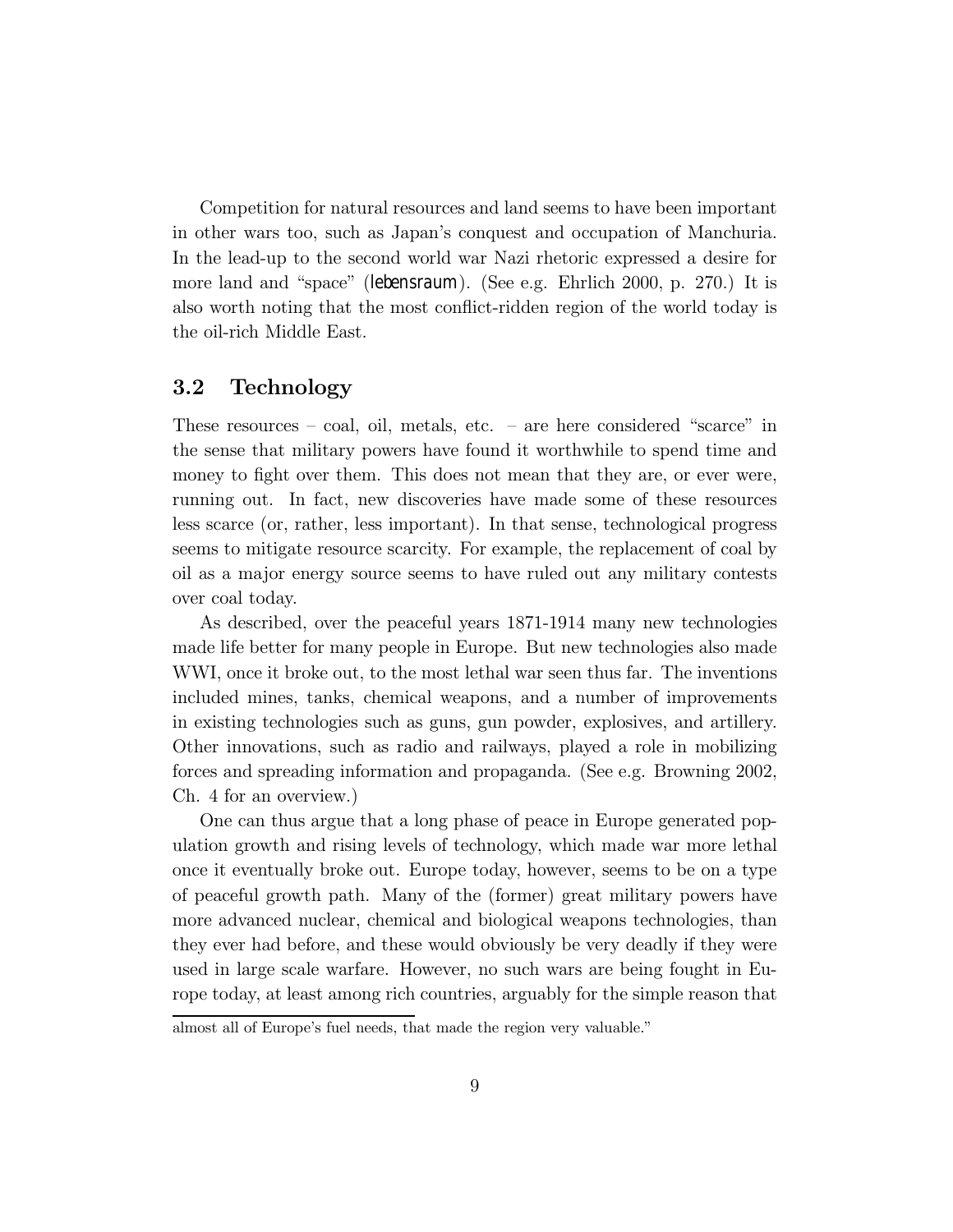they are rich and prosperous. In sum, the effects of war are huge but the risk of war is vanishingly small.

There are also differences in the timing by which countries, or regions, become peaceful, which relates to the timing of economic development. As noted, the number of people killed in war and genocide in Europe dropped to zero in or around 1945 (the end of WWII). Thereafter, other regions of the world (like the Soviet Union and China) whose economic development has been lagging that of Europe and its offshoots, have continued or begun murderous phases similar to that of Europe during WWI and WWII. (See Figures 1a-c.) Africa may be passing a similar phase even later, with the genocide in Rwanda in 1994 and ongoing ethnic cleansing in Sudan. The good news is that this seems to be just a phase. If, in the limit, all countries become prosperous (cf. Lucas 2002, Ch. 4), this would mean that the world eventually becomes totally peaceful.<sup>6</sup>

# 4 A basic model

This section presents a basic model which can replicate many of the facts described above; later sections will then extend this setting in several ways. The framework is a two-period overlapping-generations model, where agents (referred to by the female pronoun) live as children and adults. Adults rear children, some of whom die before reaching adulthood. There are two sources of death: starvation and war. Those children who survive both war and starvation become adults in the next period.

The number of children born by each agent is exogenous and denoted  $\overline{n}$ . A fraction  $s_t$  of these children survive starvation. This fraction depends on time spent nurturing the children (e.g., keeping them clean), and on how well the children are fed.<sup>7</sup> How much food the parent can collect in turn depends

<sup>6</sup>This reasoning seems to abstract from terrorist networks working without any distinct home base. However, terrorists tend to be recruited from, if not poor, often less "modern" regions of the world (cf. Fukuyama and Samin 2002). If prosperity as a rule brings modernization, one may thus argue that there still exists a fully peaceful balanced growth path (which the world may be on in the distant future) where the whole world is rich, modern, and prosperous and the risk of terrorist attacks has vanished.

<sup>&</sup>lt;sup>7</sup>The food collected could be thought of as being used either to feed the mother and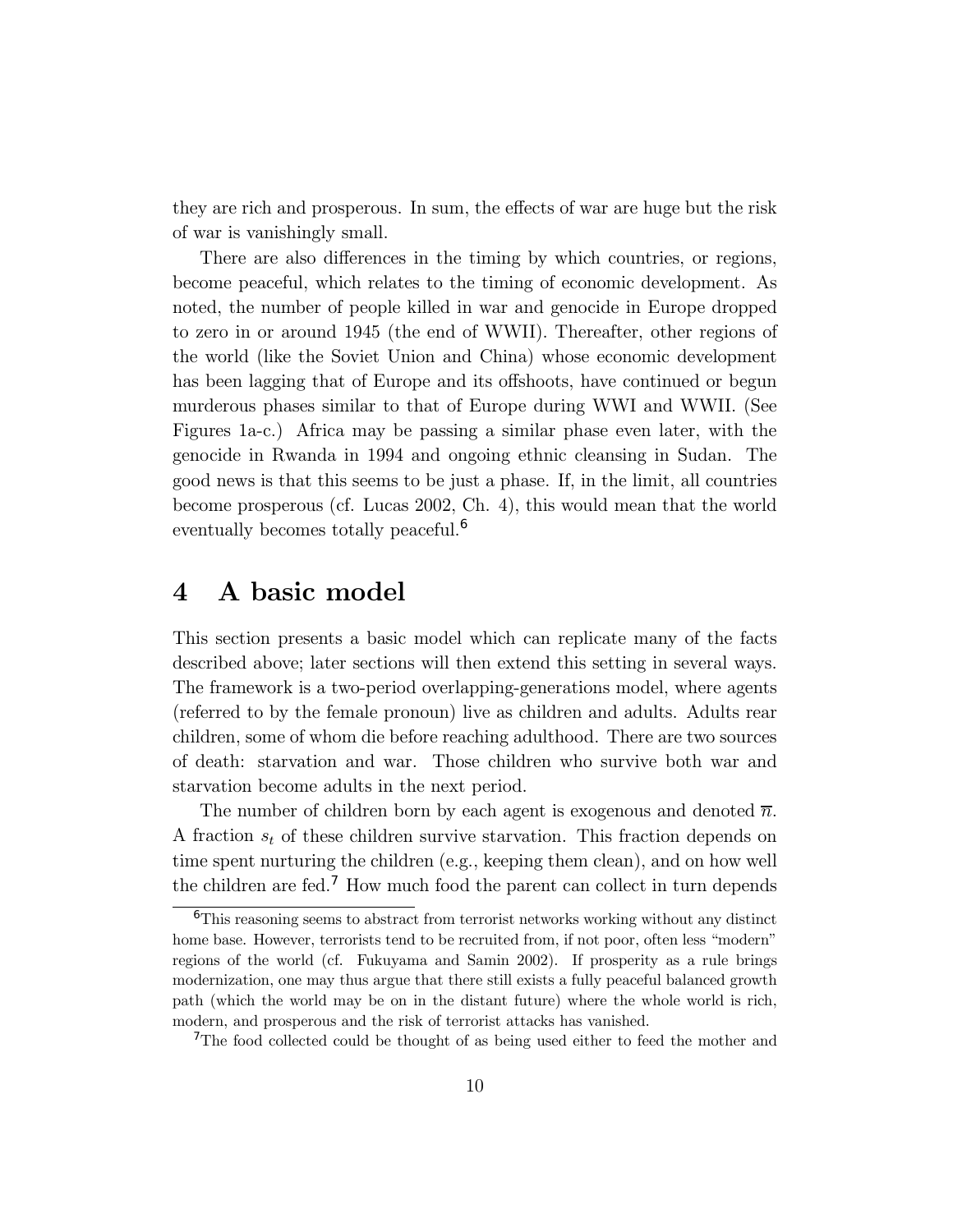on her time spent competing for food. A time constraint requires that time spent nurturing children and in resource competition sum up to unity. The fraction children surviving starvation is assumed to be given by

$$
s_t = q(c_t)[1 - r_t],\tag{1}
$$

where  $r_t$  denotes time spent in resource competition (and  $1-r_t$  thus the time spent nurturing the offspring). The amount of food procured,  $c_t$ , determines survival through the function  $q : \mathbf{R}_{+} \to [0, 1)$ .

The total land area from which food can be procured (i.e., collected, hunted, or produced using agriculture or horticulture), is normalized to one, and total (adult) population is denoted  $P_t$ . Although the land area is fixed the technology used to procure food evolves endogenously;  $A_t$  denotes the total amount of food generated by the unit-sized land in period  $t$ . The total pie of food or resources that agents compete over thus equals  $A_t$ , and in a symmetric equilibrium food per agent equals  $A_t/P_t$ .

Let the time spent by the average agent in resource competition be denoted  $R_t$ . Food collected by a single agent in period t who fights  $r_t$  units of time, while total resource competition by others amounts to  $(P_t - 1)R_t$ , is given by a Tullock-type of contest function:

$$
c_t = \left[\frac{r_t}{r_t + (P_t - 1)R_t}\right]A_t.
$$
\n(2)

Note that time spent in resource competition is a social waste, since each agent's time spent competing only lowers the share taken by other agents. The equilibrium condition,  $r_t = R_t$ , implies that  $c_t = A_t/P_t$ . If there is only one agent  $(P_t = 1)$  she takes the whole pie and needs not exert any time to fight for it.

# 4.1 Timing of events

Because there are two sources of death (starvation and war) we need to be precise about the timing of the events. In each period  $t$ , they unfold as follows.

thus prolong her life to rear more offspring, or used to feed the offspring directly (and perhaps give her more breast milk to feed her children). The point is that the more is the total amount of food collected, the larger fraction of the offspring survives.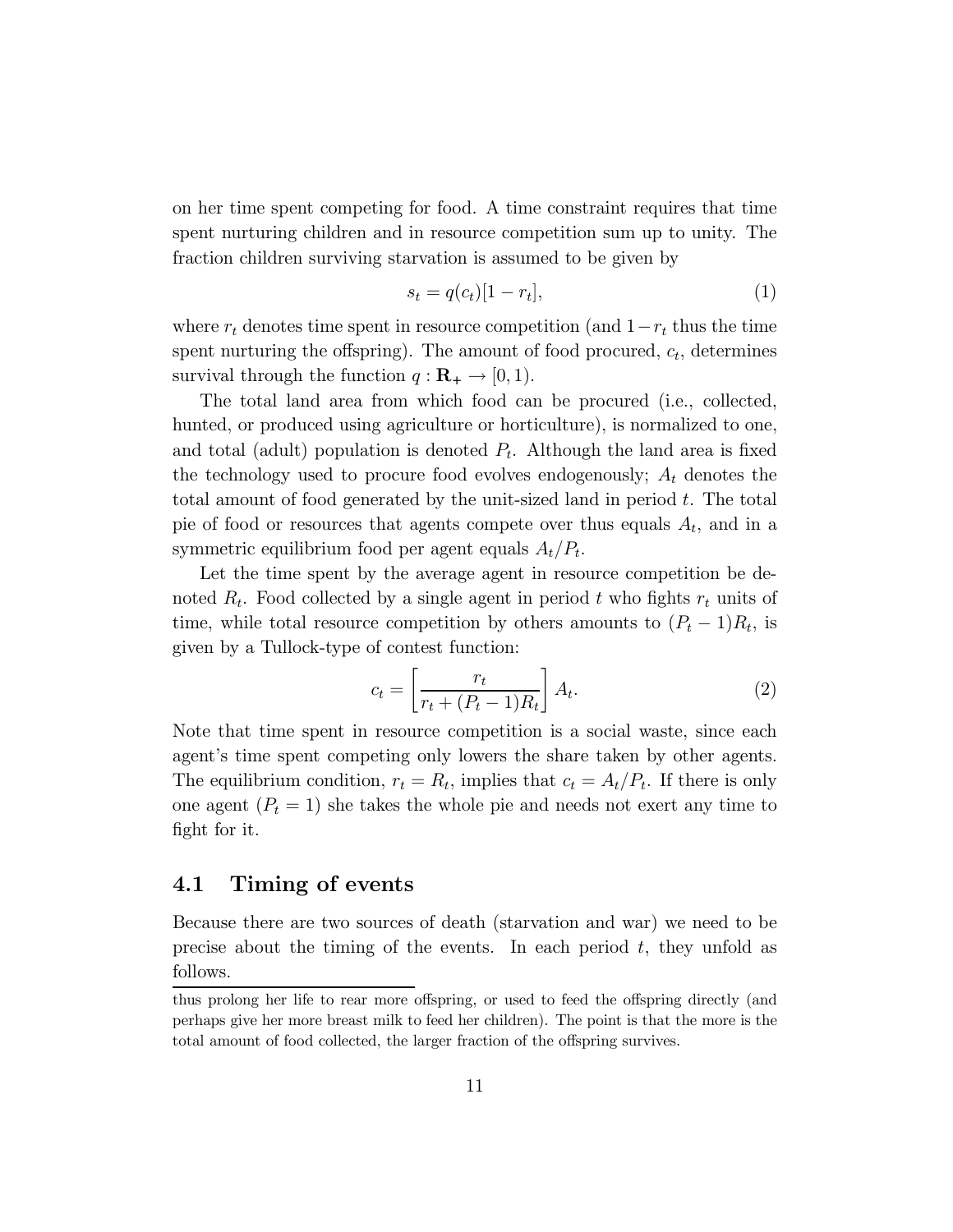- 1. Each adult agent bears  $\overline{n}$  children and divides time between resource competition and nurturing children to maximize the children's survival rate from starvation,  $s_t$ , as given by (1).
- 2. War breaks out with probability,  $z_t$ . This probability is taken as given by each agent but depends on the equilibrium time agents spent in resource competition at stage 1.
- 3. If war breaks out, a fraction  $1 v_t$  of the  $\overline{n} s_t$  children who survived starvation at stage 1 are killed. The war survival rate,  $v_t$ , is taken as given by each agent and depends on the level of technology. If there is no war, all  $\overline{n}s_t$  children survive to become adults in the next period. Regardless of war or peace, the currently adult do not live to the next period, but die from old age.

#### 4.1.1 Resource competition

Each agent chooses  $r_t$  so as to maximize her children's survival rate in  $(1)$ , subject to (2). The solution is given by

$$
g(c_t) \left(\frac{\partial c_t}{\partial r_t}\right) \frac{1 - r_t}{c_t} = 1,\tag{3}
$$

where  $g(c)$  is the elasticity of  $g(c)$  with respect to c:

$$
g(c_t) = \frac{q'(c_t)c_t}{q(c_t)}.\t\t(4)
$$

In equilibrium, where  $R_t = r_t$  and  $c_t = A_t/P_t$ , (3) becomes:<sup>8</sup>

$$
g\left(\frac{A_t}{P_t}\right)\left(\frac{P_t - 1}{P_t}\right)\left(\frac{1 - R_t}{R_t}\right) = 1,\tag{5}
$$

 $^8{\rm It}$  can be seen that

$$
\frac{\partial c_t}{\partial r_t} \frac{1}{c_t} = \left(\frac{R_t}{r_t}\right) \left[\frac{P_t - 1}{r_t + (P_t - 1)R_t}\right],
$$

which equals  $(P_t - 1)/(R_t P_t)$  when  $R_t = r_t$ .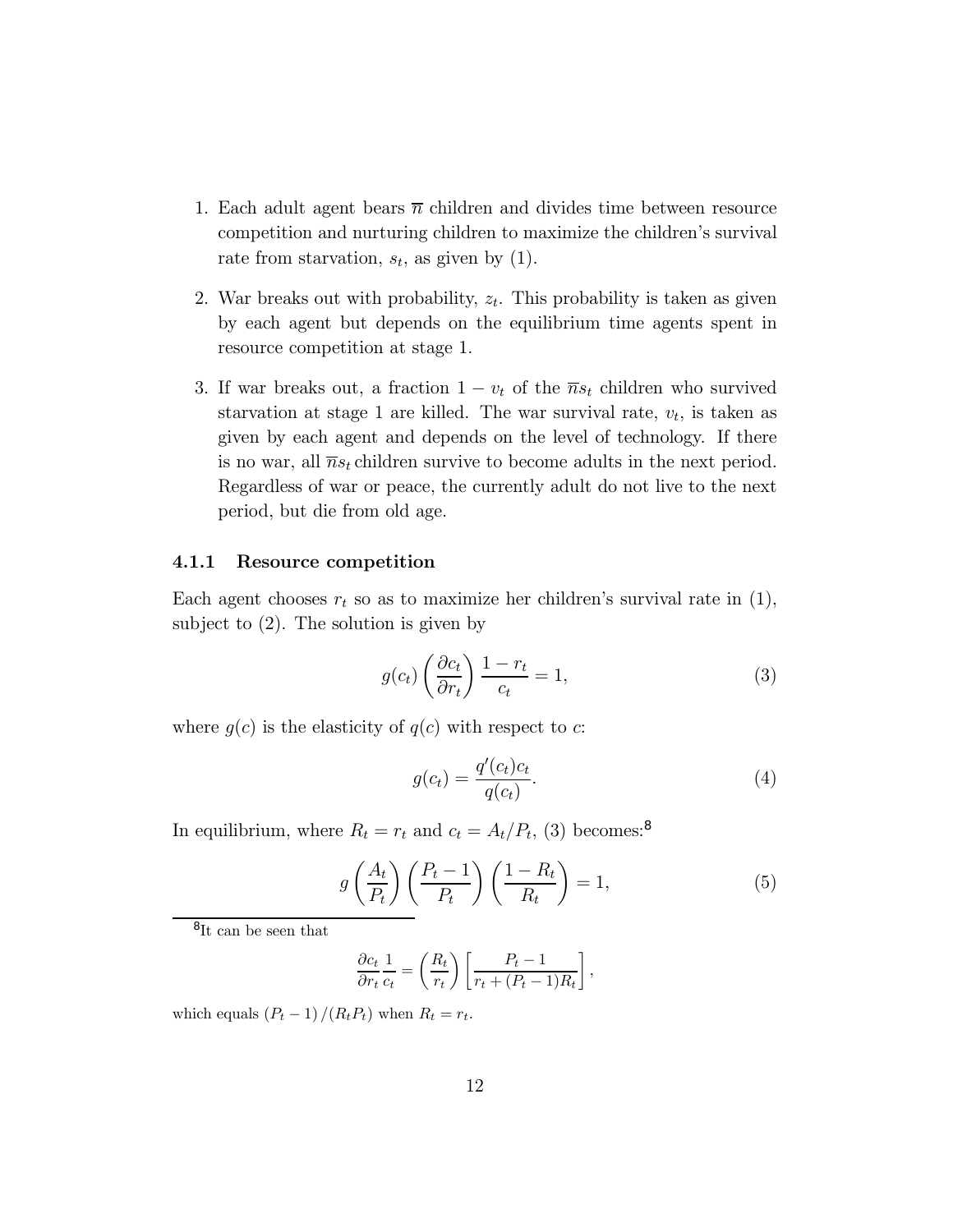which gives the representative agent's resource competition,  $R_t$ , as a function of  $P_t$  and  $A_t$ .

Consider the case when both  $A_t$  and  $P_t$  are large, so that  $(P_t-1)/P_t \approx 1$ , and  $A_t/P_t$  is finite and positive. Then it follows from (5) that the relationship between  $R_t$  and per-agent consumption,  $c_t = A_t/P_t$ , can be positive or negative depending on the sign of  $g'(c)$ ; as shown by Grossman and Mendoza (2003) to ensure that scarcity of resources leads to more fighting one must assume that  $g'(c) < 0$ .

For the rest of this paper the following functional form will be used, which satisfies the Grossman-Mendoza condition:

$$
q(c) = \max\left\{0, \frac{c - \overline{c}}{c}\right\},\tag{6}
$$

where  $\bar{c}$  will be called subsistence consumption. That is, the agent must procure more than  $\bar{c}$  to have any chance of surviving starvation. If, in any period,  $A_t/P_t$  falls below  $\bar{c}$  the whole population dies out. Note also that  $q(c)$  goes to one as c goes to infinity.

Using  $(4)$ ,  $(5)$ , and  $(6)$ , it is seen that equilibrium time in resource competition equals:

$$
R_t = \frac{\overline{c}(P_t - 1)}{A_t - \overline{c}} \equiv R(A_t, P_t). \tag{7}
$$

Two details are worth noting. First, in an economy which exhibits sustained growth in per-capita consumption,  $c_t$ , meaning that  $A_t$  grows at a faster rate than  $P_t$ , the equilibrium time spent in resource competition,  $R_t$ , approaches zero. In that sense, this model has the feature that prosperity leads to peace.

The second detail worth noting is that  $R_t$  falls between zero and one, as long as  $P_t > 1$ , and  $A_t/P_t < \overline{c}$ .

Using (1), together with the equilibrium conditions  $R_t = r_t$  and  $c_t =$  $A_t/P_t$ , and (6) and (7), it is seen that the equilibrium survival rate from starvation becomes

$$
s_t = q\left(\frac{A_t}{P_t}\right)\left[1 - R(A_t, P_t)\right] = \frac{\left(A_t - \overline{c}P_t\right)^2}{A_t\left(A_t - \overline{c}\right)}.\tag{8}
$$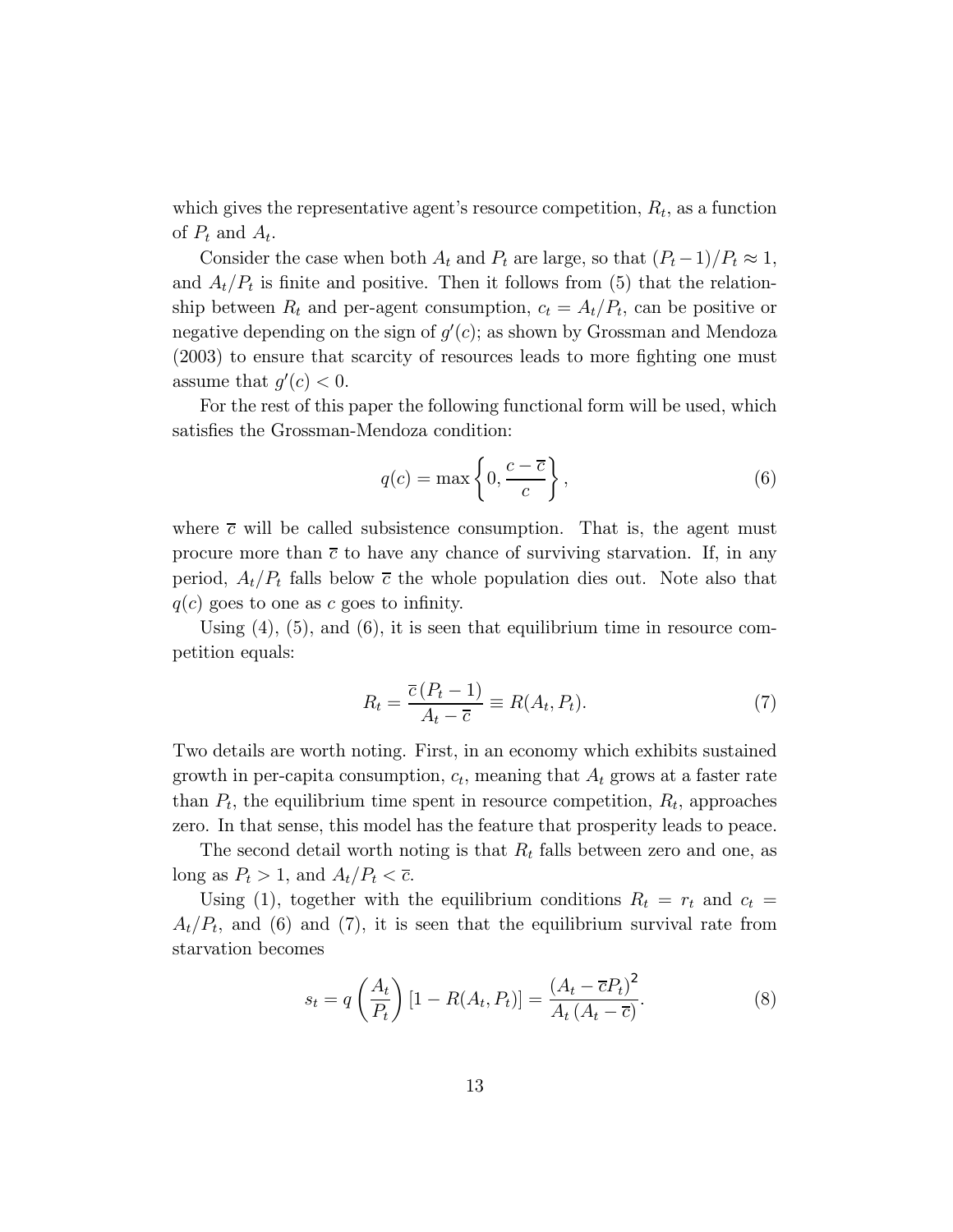#### 4.1.2 War and peace

As described, in each period t war breaks out with probability  $z_t$ . In the real world, decisions by political leaders about going to war are affected by many factors, and involve complex political and social processes. As argued in Section 3, one factor that seems to have mattered in many historical contexts is competition for land and natural resources. The model presented thus far has a microeconomic link from resource scarcity to conflicts at the individual level, as seen from the expression for equilibrium resource competition in (7). The next step is to think about how such individual-level resource competition may spill over into war. Rather than confronting a host of theoretical issues regarding collective decision making, in this section the link from resource competition to the outbreak of war is treated in a blackboxed, but arguably quite plausible, fashion: the probability of war is simply assumed to depend on the degree of resource competition,  $R_t$ :

$$
z_t = R_t^{\zeta},\tag{9}
$$

where  $\zeta > 0$ . Note that a society without resource competition  $(R_t = 0)$  is peaceful.

#### 4.1.3 War casualties

Recall that a fraction  $v_t$  of the children survive war (if there is a war). To capture the idea that rising levels of technology have historically led to more lethal weapons and arms,  $v_t$  is assumed to be decreasing in the level of technology. This is also treated in a black-boxed fashion, given by this functional form:

$$
v_t = \frac{\lambda + \delta A_t}{\lambda + A_t},\tag{10}
$$

for some  $\lambda > 0$  and  $\delta \in (0, 1/\overline{n})$ . (The upper bound for  $\delta$  is explained below.) Note that  $\lim_{A_t\to\infty}v_t=\delta$ ; the parameter  $\delta$  thus measures the fraction of the population who would survive if war were to break out in an economy with sustained growth in technology.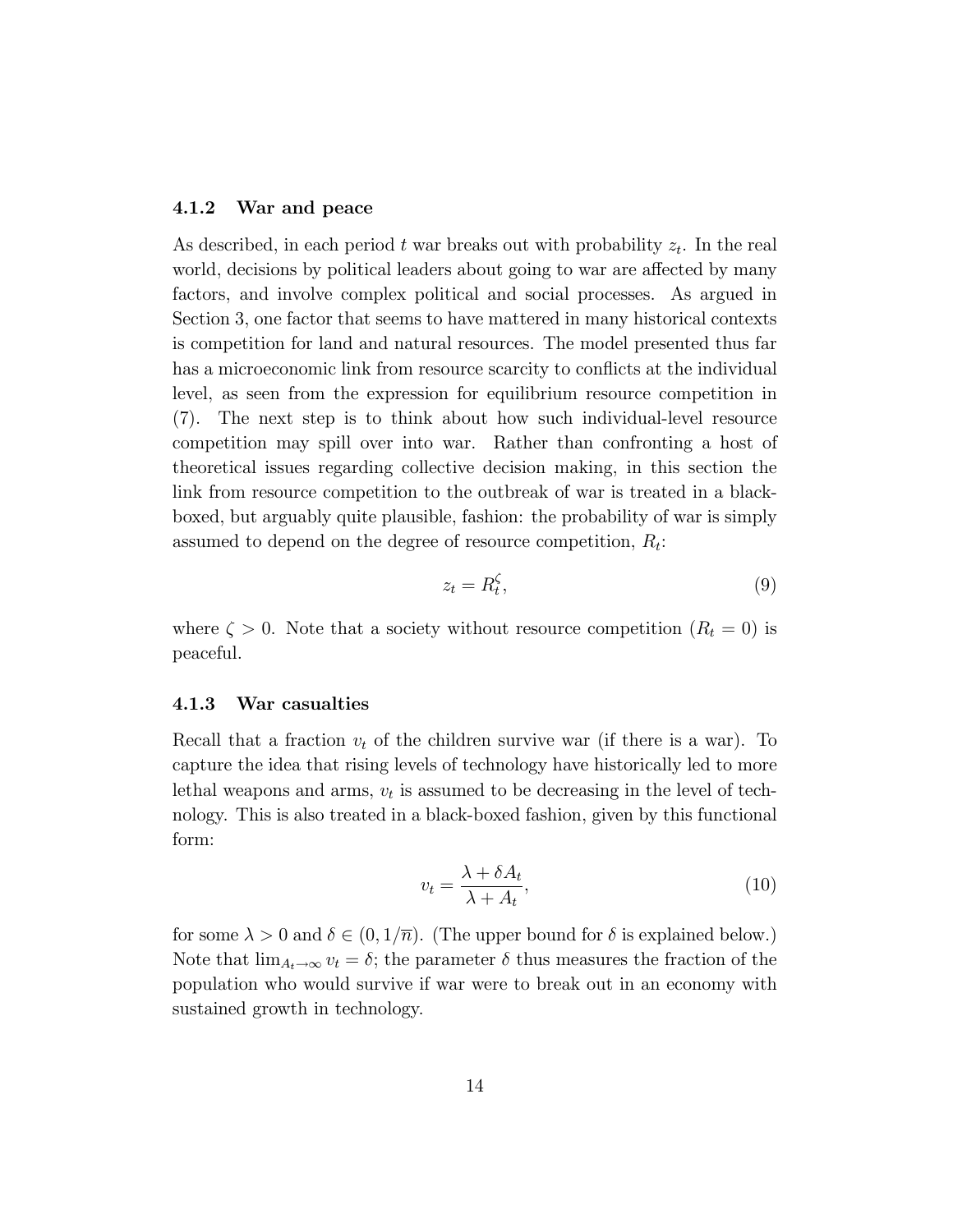### 4.2 Population dynamics

In peace each adult agent has  $\overline{n}s_t$  children who survive to adulthood. Thus, population evolves according to  $P_{t+1} = P_t \overline{n} s_t$ . In war a fraction  $1 - v_t$  of the children are killed, so population evolves according to  $P_{t+1} = P_t \overline{n} s_t v_t$ . Using (8), (9), and (10), this gives the following dynamic equation for population:

$$
P_{t+1} = \begin{cases} \n\overline{n} P_t \left( \frac{(A_t - \overline{c} P_t)^2}{A_t (A_t - \overline{c})} \right) \left( \frac{\lambda + \delta A_t}{\lambda + A_t} \right) & \text{with probability} \quad [R(A_t, P_t)]^{\zeta} \\ \n\overline{n} P_t \left( \frac{(A_t - \overline{c} P_t)^2}{A_t (A_t - \overline{c})} \right) & \text{with probability} \quad 1 - [R(A_t, P_t)]^{\zeta} \n\end{cases} \tag{11}
$$

### 4.3 Technology dynamics

The level of technology is assumed to evolve according to:

$$
A_{t+1} = A_t^{\alpha} P_t^{\beta} \tag{12}
$$

where  $\alpha \in (0,1)$ ,  $\beta > 0$ , and  $\alpha + \beta > 1$ .

Letting population enter the dynamic equation for technology may capture a scale effect, à la e.g. Kremer  $(1993)$  and Jones  $(2001)$ ; the more people there are to make inventions and discoveries the faster is the rate of technological progress.

The parametric restriction that  $\alpha + \beta > 1$  implies that there exists a peaceful balanced-growth path without resource competition, and where percapita consumption,  $A_t/P_t$ , exhibits sustained growth.

Together, (11) and (12) constitute a stochastic two-dimensional system of difference equations. What path the economy follows depends on whether it is in a state of war or peace, and it switches between these states with a probability which in turn evolves endogenously over time.

#### 4.3.1 Always war or always peace

First consider how an economy behaves if it is either in perpetual war or in perpetual peace. In the always-peace case, the economy exhibits sustained growth in  $A_t$  and  $P_t$ . Also, given the parametric assumptions made,  $A_t/P_t$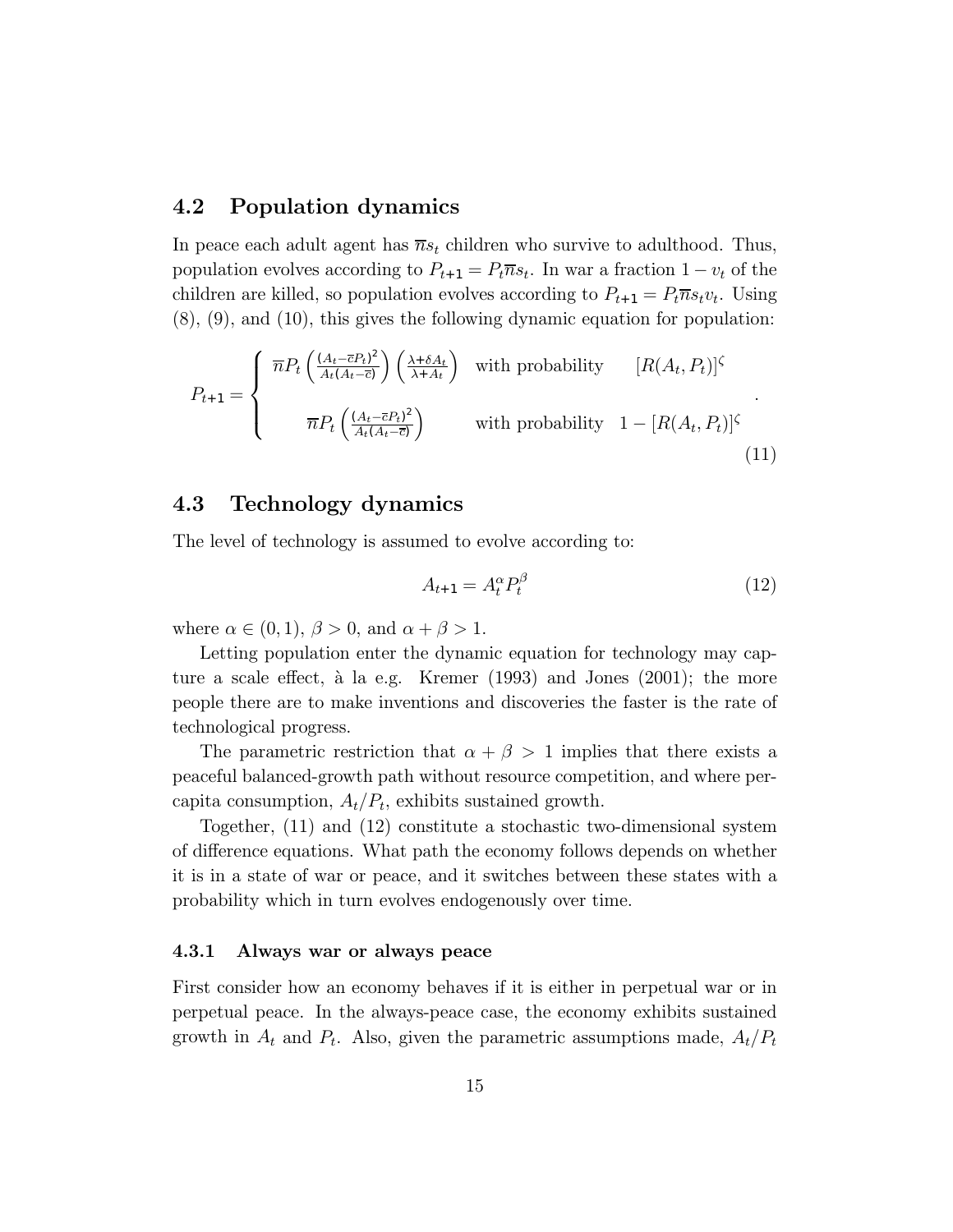exhibits sustained growth. To see this, note that in the limit the growth rate of technology equals

$$
g^* = \overline{n}^{\frac{\beta}{1-\alpha}} > \overline{n},\tag{13}
$$

where the inequality follows from  $\overline{n} > 1$ ,  $\alpha \in (0,1)$ , and  $\alpha + \beta > 1$ . Recall from (8) that, if  $A_t/P_t$  exhibits sustained growth, the survival rate from starvation goes to one. Thus, on the balanced growth path population grows at rate  $\bar{n}$  and the inequality in (13) ensures that  $A_t/P_t$  also goes to infinity.

In the always-war case, the assumption that  $\delta < 1/\overline{n}$  rules out sustained growth in either  $A_t$  or  $P_t$ . Intuitively, when technology reaches high enough levels, warfare becomes so lethal that population begins to decline. To see this more formally, use the population dynamics under war in (11), i.e.,  $P_{t+1} = P_t \overline{n} s_t v_t$ . Then recall from (10) that  $v_t < \delta$ , and from (8) that  $s_t < 1$ . Thus,  $\delta < 1/\overline{n}$  implies  $P_{t+1} < P_t$ . Without sustained growth in  $P_t$ , it is seen from (12) and  $\alpha < 1$  that there cannot be any sustained growth in  $A_t$ .

#### 4.3.2 Switching between war and peace

Next, we simulate an economy which switches stochastically between war and peace, with the endogenous probability of war given by (7). More precisely, we let  $u_t$  be an i.i.d. random variable drawn from a uniform distribution on [0, 1]. War breaks out in period t if  $u_t \leq R_t^{\zeta}$ , which happens with probability  $R_t^{\zeta}$ .

The results from one such simulation is seen in Figure 2. Technology and population endogenously transit onto sustained growth as wars become less frequent over time. On the balanced growth path technology grows at a faster rate than population (which follows from our assumptions about  $\alpha$ and  $\beta$ ). Therefore, consumption endogenously begins to grow at a sustained rate too. This makes resource competition and the probability of war decline over time. At the same time the death rate in war is rising, due to growth in technology. Thus, the expected war death rate (the probability of war times the death rate if war happens) is inversely U-shaped; it goes to zero in the limit because the probability of war goes to zero and the war death rate is bounded from above. In the panel showing the number of people killed in war, it is seen that wars are very frequent at first. Over time, wars become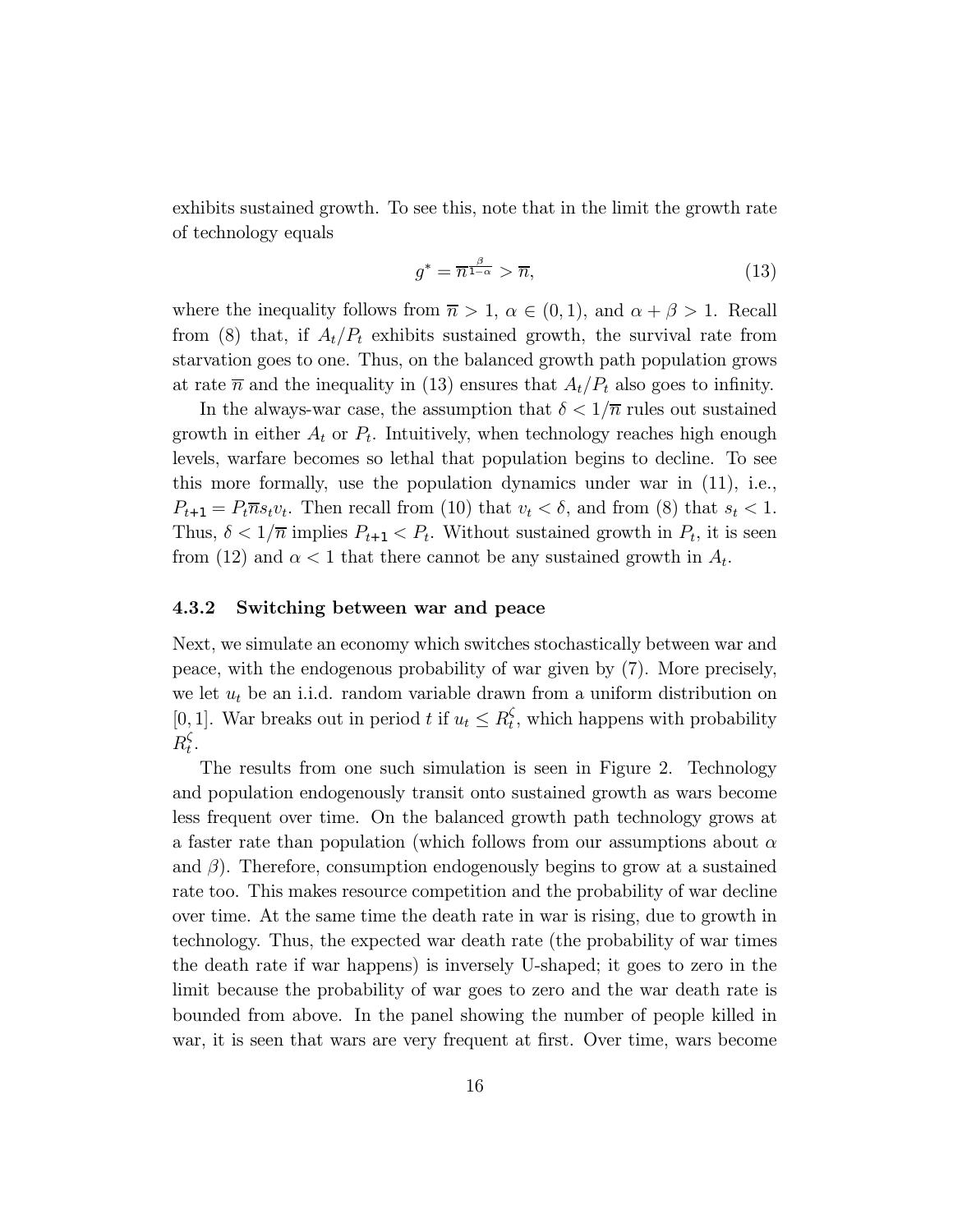less frequent but also more lethal (more people are killed). Eventually, they stop occurring.

Aside from the shocks that affect war or peace, all variables which evolve over time do so endogenously, and interdependently: the paths for technology and population depend on whether there is war or peace; the probability of war depends on resource competition which in turn depends on technology and population.

Peace leads to population expansion, which has two effects. First, it makes resources become scarcer, which can generate two types of Malthusian backlash: food scarcity, leading to higher mortality in a conventional Malthusian fashion; and increased competition for resources, worsening the risk of war. At the same time, a population expansion can be self-perpetuating because it enables growth in technology, making resource scarcity decline, and the war risk go to zero; that way, prolonged peace can make the economy break out of its Malthusian trap.

Due to the random component determining war or peace all simulations look different from one another. However, the overall shape of the time paths is quite persistent. Figure 3 shows the time paths for consumption, the probability of war, and the number of killings, for three economies. These are identical aside from the realized shocks. As seen, the relative timing of the growth take-off is the same as for the decline in the probability of war. Note also that each country has its biggest spikes in killings late in its course of development, and that the latest spikes are associated with the latest economies to develop. This seems to fit with the stylized fact that the worst phases of war and genocide have occurred in connection to a take-off in growth, and have been followed by sustained growth and permanent peace (cf. Figures 1a-c).

Figure 4 shows the result of a Monte Carlo simulation, showing the time path for each variable, when averaged across 100 simulations. As seen the qualitative features are the same as when looking at one single run, but the paths are slightly smoother. The time horizon is extended to 1000 periods to make it possible to see the decline in killings for the latest economies to develop.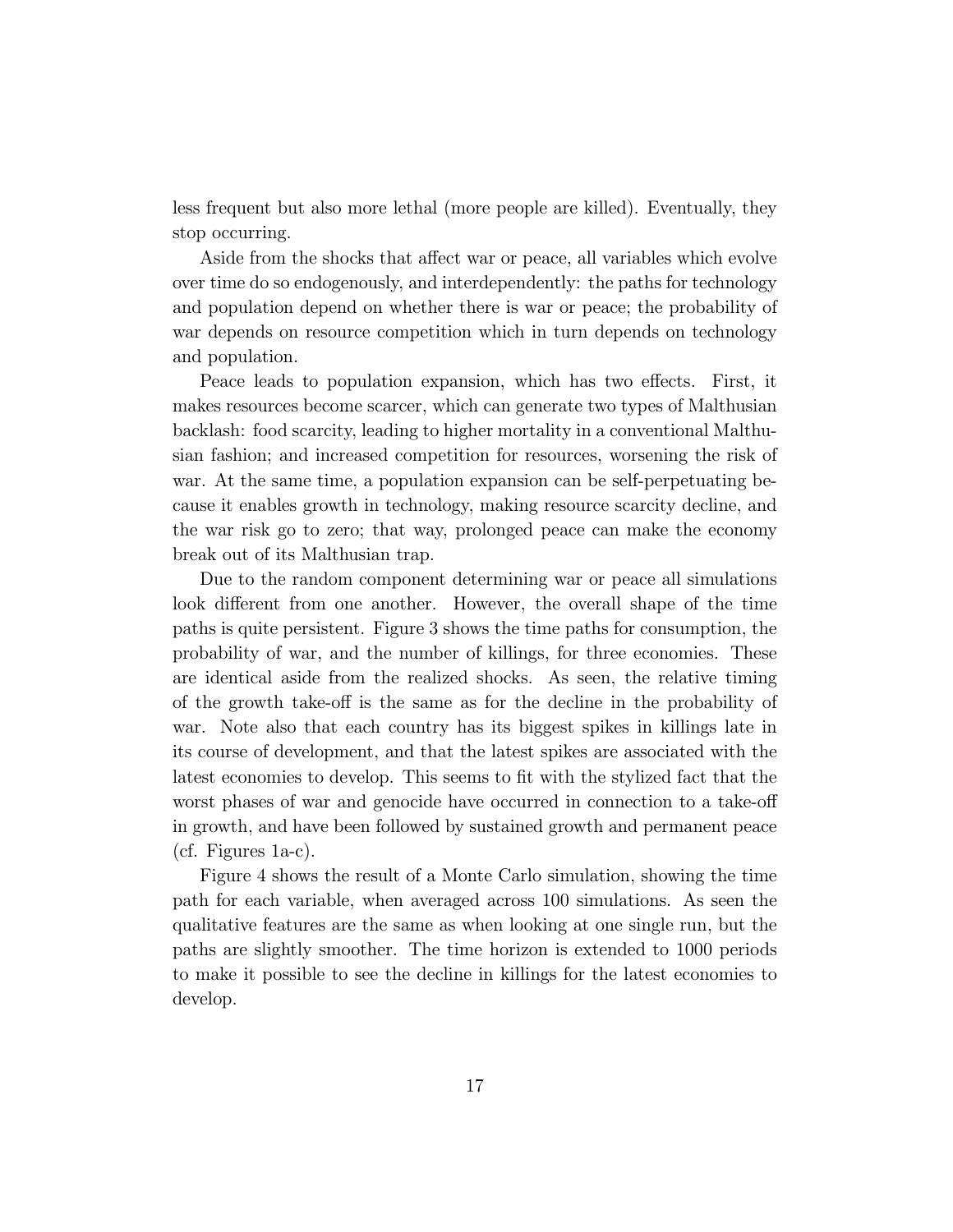# 4.4 Discussion

(To be written...)

# 5 An extended model

The setting presented so far captures many empirically relevant mechanisms shaping conflict and economic development but also abstracts from many factors. For example, war is not modelled as a choice but assumed to break out as a result of resource competition. This section presents a model where the decision to wage war is modelled explicitly. To summarize, this setting extends the previous in three ways.

- Land and conflict. There are two countries and a fixed amount of land. The division of land between the two countries may change as the result of war. War amounts to one country attacking the other. The decision to wage war is done by the governments of each country, aiming at maximizing the expected utility of each of their respective countryís representative agents.
- Fertility and human capital. Agents choose the number of children to rear and how much human capital to invest in each child. The level of technology determines the return to investing in children's human capital, so technological progress induces parents so substitute from quantity to quality of children.
- Technological progress. A country's technology either progresses at a rate which depends on the countryís human capital (if the country innovates at home); or it can be copied from the other country.

### 5.1 Basics

The two countries are referred to as I and II. The total amount of land equals one. In period t the size of country j's territory is denoted by  $m_{j,t}$   $(j = I, II)$ .

The timing of events is as follows.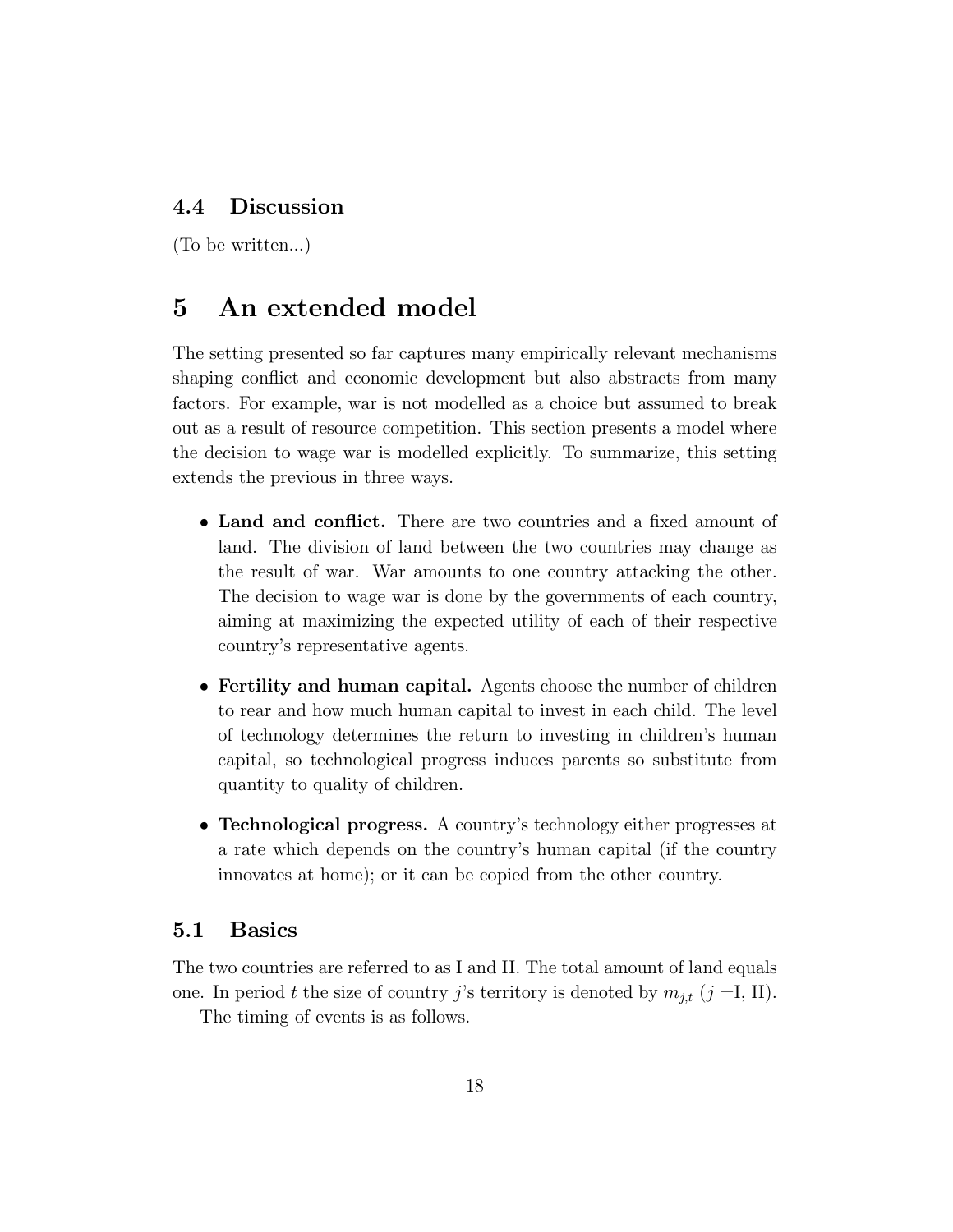- 1. Taking as given initial landholdings, technology, and population, the governments of the two countries choose whether or not to declare war on the other country. If no country declares war, peace prevails. In war some of the population of each country die and territory changes hands.
- 2. Given the updated distribution of territory across countries, and the updated size of the population (some of whom may have died in war), those agents who survived the war now compete domestically over the home country's resources. Resources per agent determine how many survive starvation.
- 3. Agents who have survived both war and starvation allocate their remaining time to rearing and educating children. This updates human capital and population to the next period. Technology is updated as well.

# 5.2 Human capital

Human capital in country  $j$  ( $j = I$ , II) of a representative agent who is adult in period t is denoted by  $h_{i,t}$ . Human capital transmitted to children,  $h_{i,t+1}$ , depends on four inputs: the total amount of time spent on all children's education,  $e_{j,t}$ ; the number of children,  $n_{j,t}$ ; the parent's own human capital,  $h_{j,t}$ ; and the level of technology,  $A_{j,t}$ :

$$
h_{j,t+1} = h(e_{j,t}, n_{j,t}, h_{j,t}, A_{j,t}),
$$
\n(14)

for  $j = I$ , II.

In a standard way, it is assumed that  $h(\cdot)$  is increasing in  $e_{j,t}$  and  $h_{j,t}$ , and decreasing in  $n_{i,t}$ .

The somewhat novel ingredient in  $(14)$  is that technology,  $A_{j,t}$ , enters as an argument. The idea is similar to that of Galor and Weil (2000): technological progress increases the returns to human capital investment.<sup>9</sup> Moreover,

<sup>&</sup>lt;sup>9</sup>Galor and Weil (2000) rather assume that technological change from period t to  $t + 1$ enters the production function for human capital. The formulation here generetates similar mechanics: a rise in technology in period  $t$  leads to more time invested in children's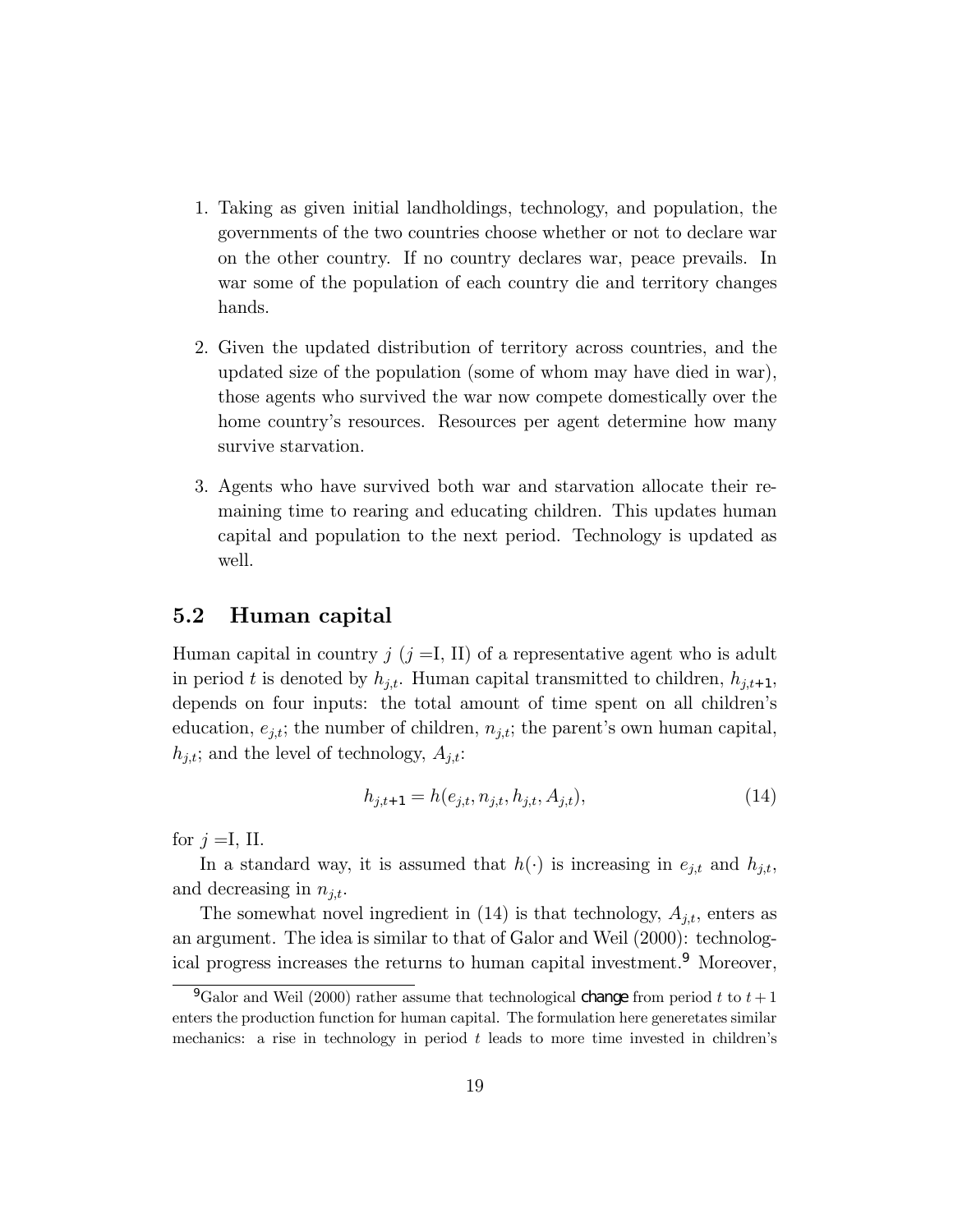here it is assumed that this effect sets in once technology has reached a certain threshold. More precisely,

$$
\frac{\partial h(e, n, h, A)}{\partial e \partial A} \begin{cases} > 0 & \text{for } A \ge \widehat{A} \\ = 0 & \text{for } A < \widehat{A} \end{cases},
$$
(15)

where  $\widehat{A} > 0$  is the exogenously given threshold. This generates the feature that fertility in country j stays constant up to the point in time when  $A_{j,t}$ exceeds  $\widehat{A}$ , whereafter fertility starts to decline.

The following functional form for  $h(\cdot)$  generates nice closed-form solutions:

$$
h_{j,t+1} = B\left[\frac{e_{j,t}}{F(A_{j,t}) + n_{j,t}}\right] h_{j,t}^{\theta},\tag{16}
$$

where  $B > 0$ ,  $\theta \in (0, 1)$ , and the function  $F: \mathbf{R}_{+} \to \mathbf{R}_{+}$  satisfies

$$
F'(A) \begin{cases} < 0 \quad \text{for } A \ge \widehat{A} \\ = 0 \quad \text{for } A < \widehat{A} \end{cases} . \tag{17}
$$

It is then straightforward to verify that the production function in (16) satisfies the property in  $(15)$ .<sup>10</sup>

The interpretation of (16) is that educating children exhibits scale effects. If children's human capital is proportional to education time per child,  $e_{j,t}/n_{j,t}$ , parents can make human capital per child arbitrarily large by setting fertility sufficiently small. Here the term  $F(A_{j,t})$  imposes an upper bound on children's human capital, which is inversely related to  $F(A_{j,t})$  and thus positively related to  $A_{j,t}$ .

$$
\frac{\partial h(e, n, h, A)}{\partial e \partial A} = \frac{-Bh^{\theta} F'(A)}{\left[F(A) + n\right]^2} > 0.
$$

education in the same period; in the Galor-Weil model a rise in technology in period  $t + 1$ (holding fixed technology in period  $t$ ) leads to more time invested in children's education in period t.

<sup>&</sup>lt;sup>10</sup>To see see this note that for  $A \geq \widehat{A}$ ,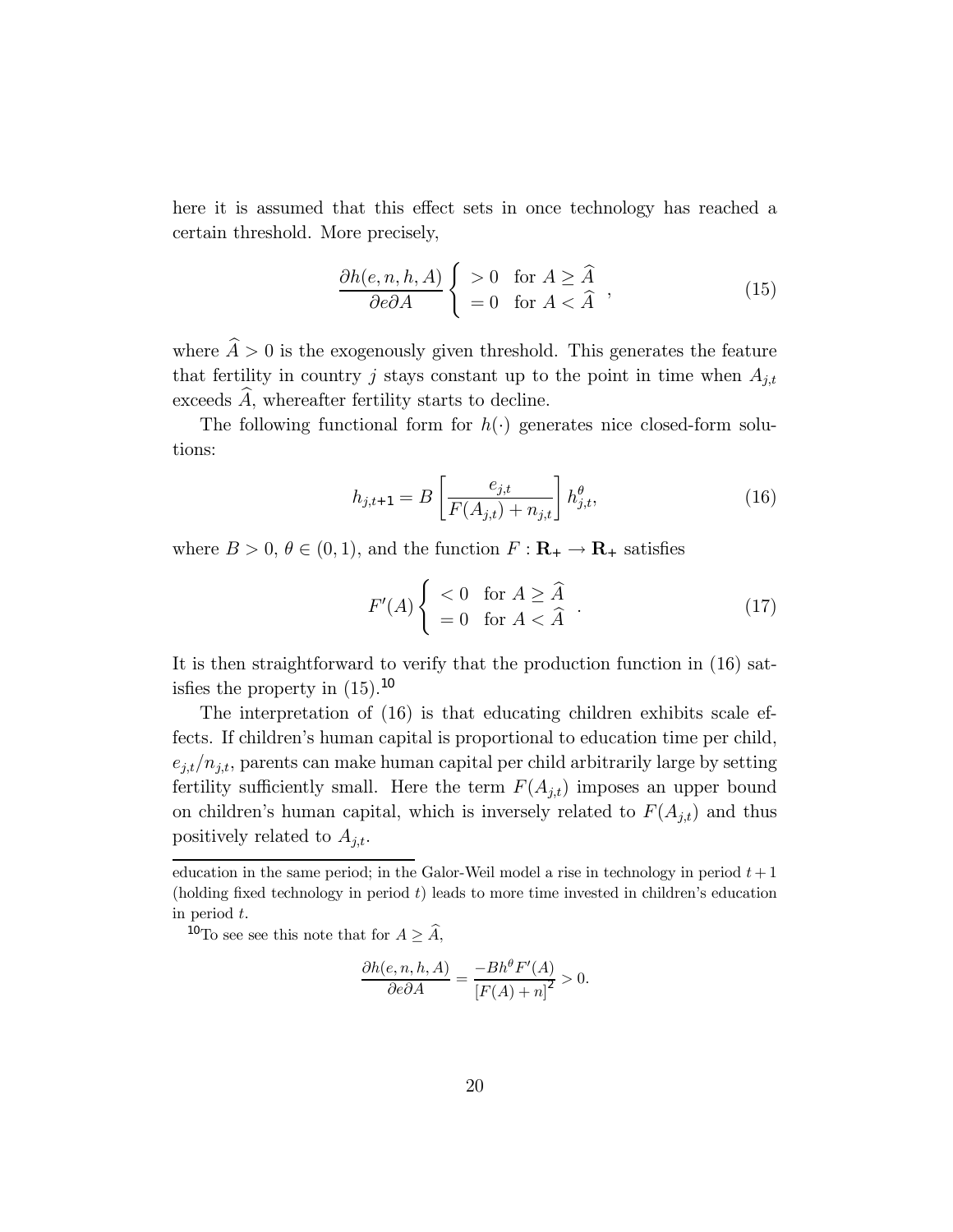As in the previous setting,  $r_{j,t}$  denotes the amount of time the parent spends in resource competition. The total time endowment is set to unity so time spent on children's education equals

$$
e_{j,t} = 1 - r_{j,t}.\tag{18}
$$

Letting capital letters denote average levels it is noted that

$$
H_{j,t+1} = B\left[\frac{1 - R_{j,t}}{F(A_{j,t}) + n_{j,t}}\right] H_{j,t}^{\theta},\tag{19}
$$

for  $j = I$ , II. Thus, resource competition is detrimental to human capital accumulation.

### 5.3 Technology

Technology in country  $j$  is updated either by domestic innovation or by copying country  $i$ . Using domestic innovation country  $j$ 's technology grows at a rate which depends on its (initial) human capital level. If copying, country j acquires a fraction of the other countryís technology (after it has been updated). The following production function is used:

$$
A_{j,t+1} = \max\{(1-\delta)A_{i,t+1}, A_{j,t}(1+DH_{j,t})\}
$$
\n(20)

for  $(i, j) = \{(I, II), (II, I)\}\,$ , where  $D > 0$  and  $\delta \in [0, 1].$ 

Thus, if its own levels of technology and human capital are large relative to that of the other country (that is, if  $A_{j,t}[1+DH_{j,t}] > (1-\delta)A_{i,t}[1+DH_{i,t}]$ ) country  $j$  will innovate at home; else it will copy country  $i$ 's technology. Setting  $\delta = 1$  means copying never takes place; setting  $\delta = 0$  one country will always copy the other.

#### 5.4 Resource competition and the objective function

An agent in country j who survives war (if any) and starvation cares about her number of children,  $n_{j,t}$ , and the human capital of each child,  $h_{j,t+1}$ , according to this utility function:

$$
U_{j,t} = h_{j,t+1} n_{j,t}^{\gamma}, \tag{21}
$$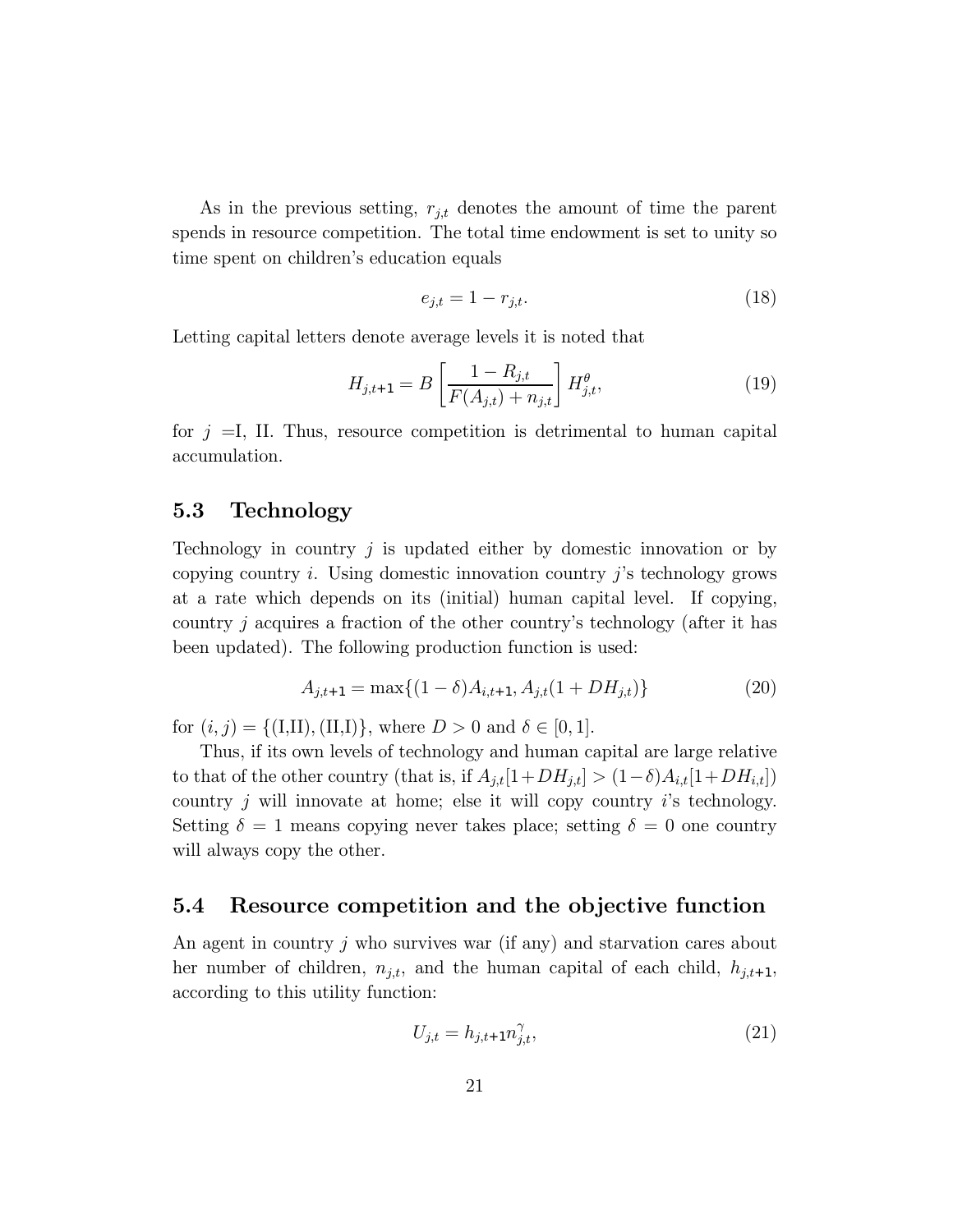where  $\gamma \in (0,1)$ .

The probability that the agent is alive equals the product of the probability of surviving starvation, and the probability of surviving war. As before, the probability of surviving starvation is denoted  $q_{j,t}$ , and  $v_{j,t}$  denotes the probability of surviving a possible war (in peace  $v_{j,t} = 1$ ). Setting utility in case of death (through war or starvation) to zero, expected utility is given by

$$
E(U_{j,t}) = \nu_{j,t} q_{j,t} h_{j,t+1} n_{j,t}^{\gamma} + (1 - \nu_{j,t} q_{j,t}) \times 0.
$$
 (22)

The probability of surviving starvation takes the same form as in (6), that is:

$$
q_{j,t} = \max\left\{0, \frac{c_{j,t} - \overline{c}}{c_{j,t}}\right\} \equiv q(c_{j,t}),\tag{23}
$$

where consumption is now given by

$$
c_{j,t} = \left[\frac{r_{j,t}}{r_{j,t} + R_{j,t}(v_{j,t}P_{j,t} - 1)}\right] m_{j,t} A_{j,t},\tag{24}
$$

where  $R_{j,t}$  is average time spent in resource competition,  $P_{j,t}$  is the pre-war population, and (recall)  $m_{j,t}$  is the size of country j's territory. Thus, the total amount of resources equals  $m_{j,t}A_{j,t}$ , which is contested by the  $v_{j,t}P_{j,t}$ agents who survived war.

#### 5.4.1 Utility maximization

In the appendix it is shown that the first order-condition for fertility gives

$$
n_{j,t} = \left(\frac{\gamma}{1-\gamma}\right) F(A_{j,t}) \equiv n(A_{j,t}). \tag{25}
$$

The optimal choice of  $r_{j,t}$  boils down to maximizing  $q(c_{j,t})(1-r_{j,t})$  subject to (23) and (24); see (A1) in the appendix. This maximization problem is thus almost identical to that in Section 4. Analogously to (7), it can be seen that equilibrium in country  $j(r_{j,t} = R_{j,t})$  gives the average time spent in resource competition as

$$
R_{j,t} = \frac{\overline{c} [v_{j,t} P_{j,t} - 1]}{m_{j,t} A_{j,t} - \overline{c}}.
$$
\n(26)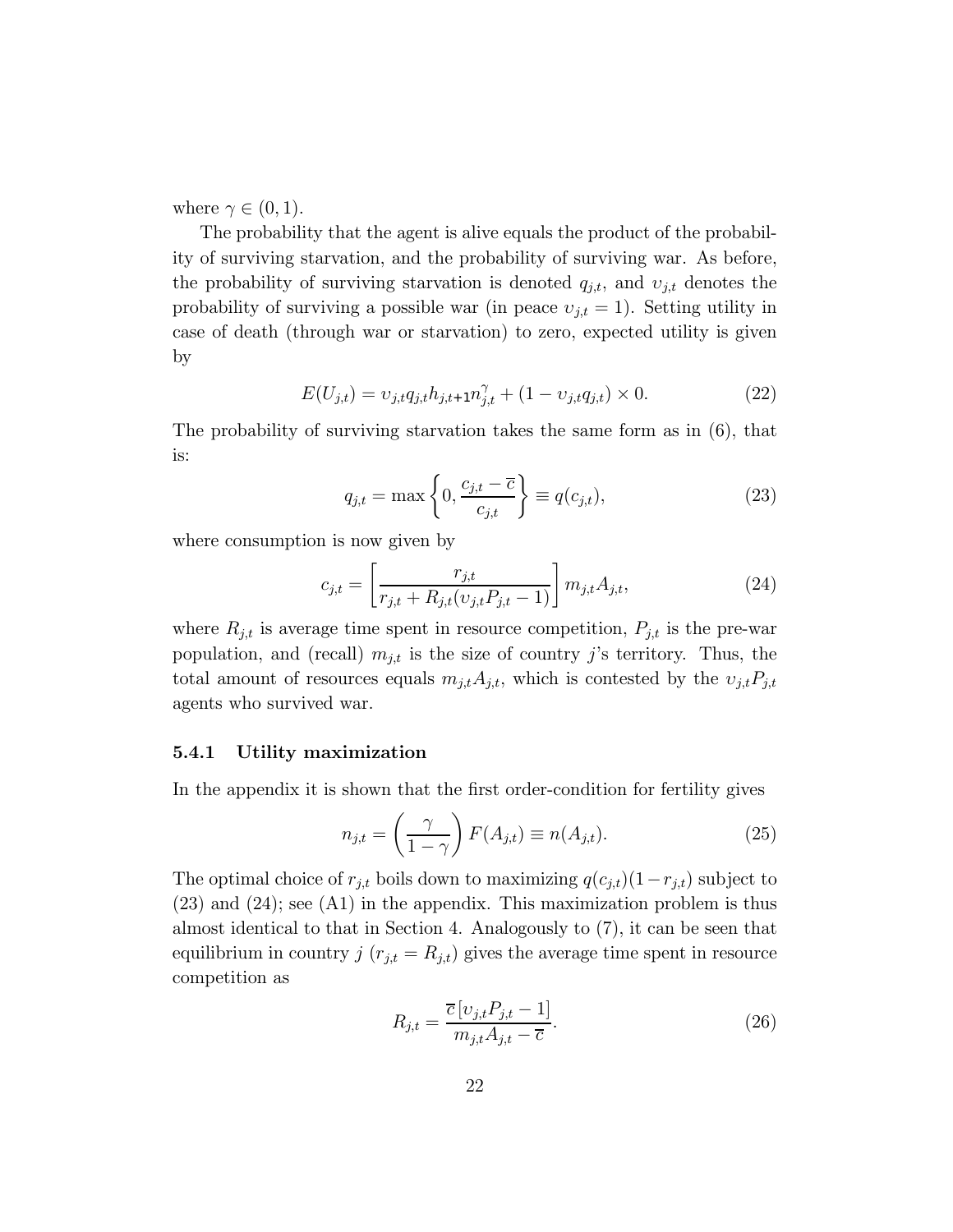#### 5.4.2 Consequences of war

Let  $S_t$  take the value 1 if there is war, and 0 if there is peace. As described already, war amounts to either country I attacking country II, or II attacking I. One country attacks the other country if, and only if, this raises the ex ante (pre-war) expected utility of the representative agent of the attacking country (but not necessarily the attacked).

The expected utility is given by (22), and depends on the war survival rate,  $v_{j,t}$ ; and the updated landholdings,  $m_{j,t}$  [via  $c_{j,t}$ ; see (24)]. The next task is to specify functions for these variables.

**The territorial conquest function** In period t country j's landholdings are updated according to

$$
m_{j,t} = (1 - \omega_{i,t})m_{j,t-1} + \omega_{j,t}m_{i,t-1}
$$
  
= 
$$
(1 - \omega_{i,t})m_{j,t-1} + \omega_{j,t}(1 - m_{j,t-1}),
$$
 (27)

where the second equality uses  $m_{j,t} + m_{i,t} = 1$  in all periods, and  $\omega_{j,t}$  denotes the fraction of country  $i$ 's territory conquered by country  $j$  in case of war. This fraction depends on the relative levels of population and technology of the two belligerents, according to:

$$
\omega_{j,t} = S_t \left( \frac{\pi P_{j,t} A_{j,t}}{P_{i,t} A_{i,t} + \pi P_{j,t} A_{j,t}} \right)
$$
\n
$$
\equiv \omega(P_{j,t}, A_{j,t}, P_{i,t}, A_{i,t}, S_t),
$$
\n(28)

for  $(i, j) = \{(I, II), (II, I)\}\,$ , where  $\pi > 1$ .

That is, peace means that no land changes hands  $(S_t = 0)$ . In war  $(S_t = 1)$ , the country with a higher  $P_{j,t}A_{j,t}$  conquers a larger fraction of the other countryís territory, compared to the fraction of its own land being lost to the other belligerent.

There is also an advantage of being the defender over the attacker: as long as  $\pi > 1$  it is relatively easier to defend home territory than conquering foreign territory. The role of this parameter relates to that of Gonzales (2003), although the context is quite different. Here  $\pi$  captures an inherent advantage in armed conflict over a given territory, accruing to the party who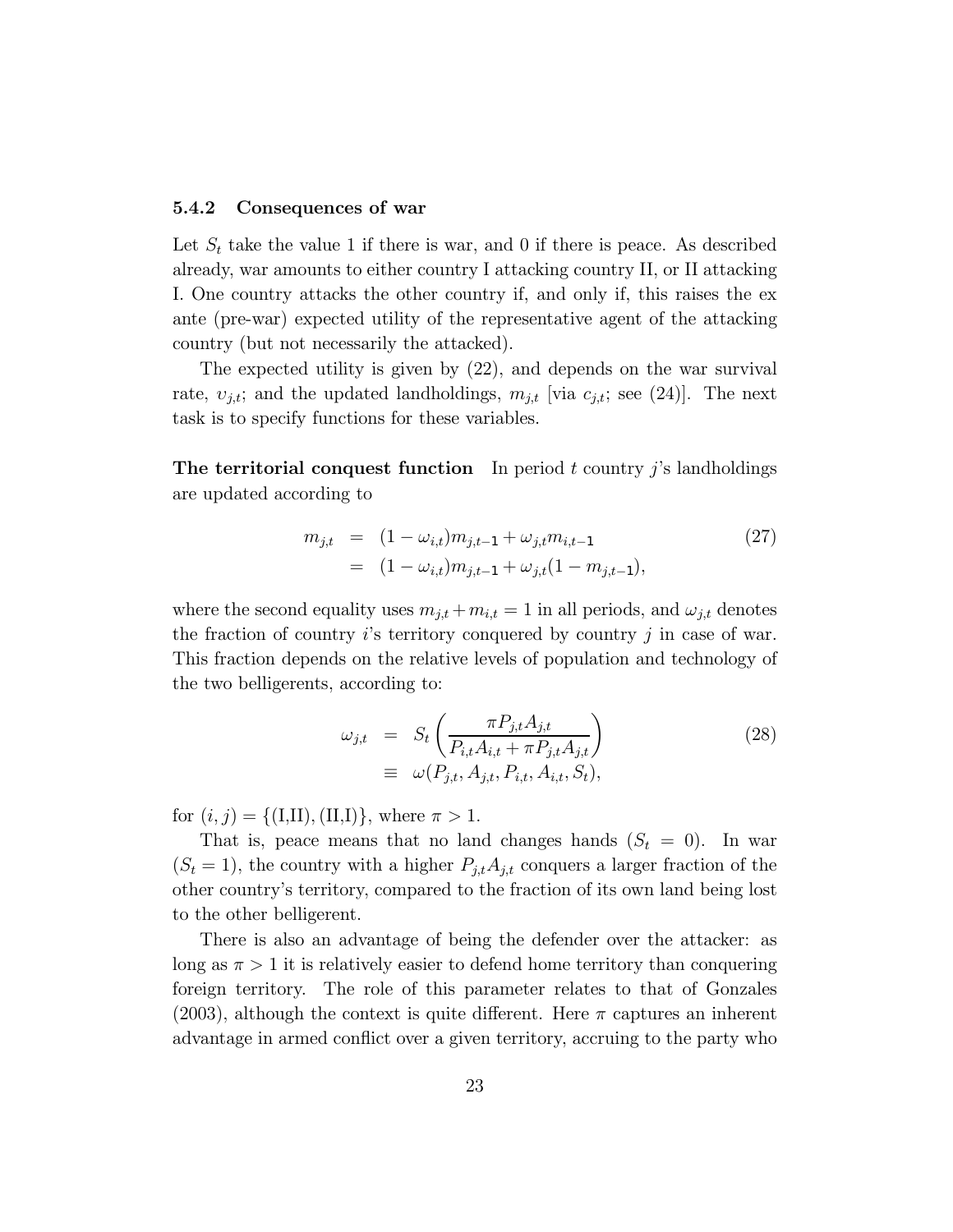already holds it; in Gonzales  $(2003)$   $\pi$  rather measures the strength of legal or institutional protection of property rights.

The function which determines the territorial update for country  $j$  can be defined from (27) and (28) as

$$
m_{j,t} = [1 - \omega(P_{i,t}, A_{i,t}, P_{j,t}, A_{j,t}, S_t)] m_{j,t-1}
$$
  
+
$$
\omega(P_{j,t}, A_{j,t}, P_{i,t}, A_{i,t}, S_t)(1 - m_{j,t-1})
$$
  

$$
\equiv \psi(m_{j,t-1}, P_{j,t}, A_{j,t}, P_{i,t}, A_{i,t}, S_t).
$$
 (29)

[Note that  $\omega(P_{i,t}, A_{i,t}, P_{j,t}, A_{j,t}, S_t) \neq \omega(P_{j,t}, A_{j,t}, P_{i,t}, A_{i,t}, S_t)$ , so the two terms do not cancel.]

The war survival probability function Recall that the fraction of country j's population surviving war is given by  $v_{j,t}$ , which depends on the technologies of the two belligerents, according to:

$$
v_{j,t} = \frac{A_{j,t}}{A_{j,t} + \phi S_t A_{i,t}} \equiv v(A_{j,t}, A_{i,t}, S_t),
$$
\n(30)

where  $\phi > 0$ . That is, more technologically advanced countries inflict greater casualties on their enemies, and are also better protected against own casualties. Note that peace  $(S_t = 0)$  implies zero war casualties (a war survival rate of one).

#### 5.4.3 The decision whether or not to wage war

Expected utility in equilibrium To find the expected utility in equilibrium first set  $r_{j,t} = R_{j,t}$  in (24) to get

$$
c_{j,t} = \frac{m_{j,t} A_{j,t}}{v_{j,t} P_{j,t}}.
$$
\n(31)

Then use (23) to note that, as long as  $c_{j,t} > \overline{c}$ , the survival probability becomes

$$
q_{j,t} = \frac{c_{j,t} - \overline{c}}{c_{j,t}} = \frac{m_{j,t}A_{j,t} - \overline{c}v_{j,t}P_{j,t}}{m_{j,t}A_{j,t}}.
$$
(32)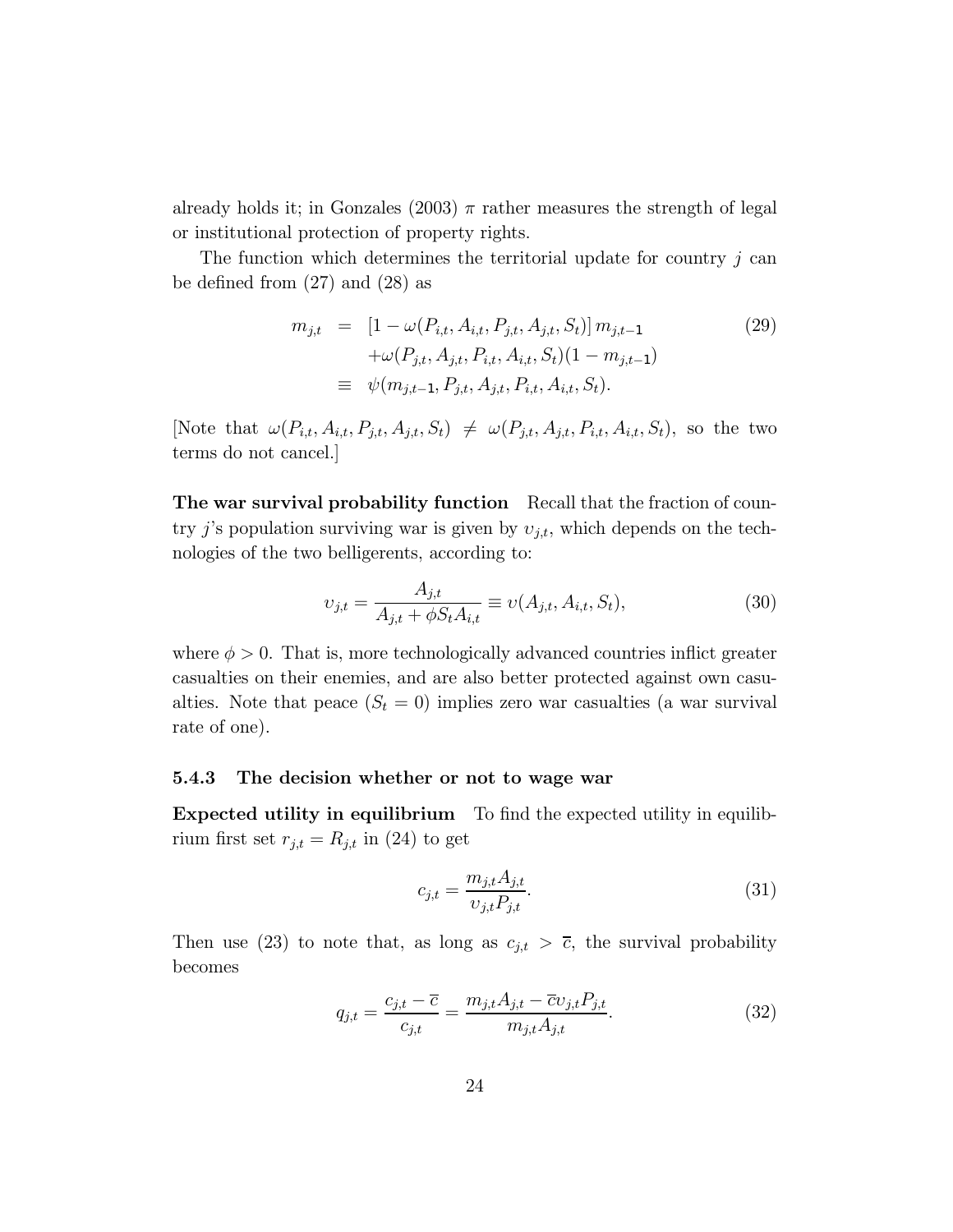Using (26), one can derive  $1 - R_{j,t} = (m_{j,t}A_{j,t} - \overline{c}v_{j,t}P_{j,t})/(m_{j,t}A_{j,t} - \overline{c}).$ Using the expression for the survival probability in (32), and the expression for optimal fertility in (25), after some algebra (see the appendix) it is seen that the expected utility in equilibrium equals  $BH^{\theta}_{j,t}$  times

$$
\Psi(v_{j,t}, m_{j,t}, A_{j,t}, P_{j,t}) = v_{j,t} \left[ \frac{1 - \gamma}{F(A_{j,t})} \right] \left[ \frac{(m_{j,t}A_{j,t} - \overline{c}v_{j,t}P_{j,t})^2}{m_{j,t}A_{j,t} (m_{j,t}A_{j,t} - \overline{c})} \right].
$$
 (33)

Next use the function determining territorial conquests in (29), and the war survival rate in (30), together with (33) above, to define:

$$
\Phi(m_{j,t-1}, P_{j,t}, A_{j,t}, P_{i,t}, A_{i,t}, S_t)
$$
\n
$$
\equiv \Psi(\nu(A_{j,t}, A_{i,t}, S_t), \psi(m_{j,t-1}, P_{j,t}, A_{j,t}, P_{i,t}, A_{i,t}, S_t), A_{j,t}, P_{j,t}).
$$
\n(34)

The function  $\Phi(\cdot)$  is proportional to the expected utility in equilibrium, attained by agents in countries I and II, as a function of whether there is war or peace, as captured by  $S_t$ ; and five state variables:  $m_{1,t-1}$ ,  $A_{1,t}$ ,  $P_{1,t}$ ,  $A_{11,t}$ ,  $P_{\text{II},t}$ .<sup>11</sup>

Comparing payoffs from war and peace As described, a government (or other collective body) of each country chooses to go to war if doing so generates a higher expected utility to the representative agent. Define the set  $\mathcal{P}_j$  as

$$
\mathcal{P}_{j} = \begin{cases} (m_{j,t-1}, P_{j,t}, A_{j,t}, P_{i,t}, A_{i,t}) \in [0,1] \times \mathbf{R}_{+}^{4} : \\ \Phi(m_{j,t-1}, P_{j,t}, A_{j,t}, P_{i,t}, A_{i,t}, 0) > \Phi(m_{j,t-1}, P_{j,t}, A_{j,t}, P_{i,t}, A_{i,t}, 1) \end{cases} (35)
$$

In words,  $P_j$  is country j's "peace state," that is, the set of values that the five state variables  $(m_{j,t-1}, P_{j,t}, A_{j,t}, P_{i,t}, A_{i,t})$  can take for country j not to declare war on country i.

Peace prevails when neither country attacks the other, which occurs if both  $(m_{1,t-1}, P_{1,t}, A_{1,t}, P_{11,t}, A_{11,t}) \in \mathcal{P}_1$  and  $(1 - m_{1,t-1}, P_{11,t}, A_{11,t}, P_{1,t}, A_{1,t}) \in$ 

<sup>&</sup>lt;sup>11</sup>There are actually eight state variables in total. However,  $m_{1,t-1}$  determines  $m_{11,t-1}$ since they sum up to unity; and  $H_{1,t}$  and  $H_{11,t}$  do not have any impact on the the relative payoffs of war and peace.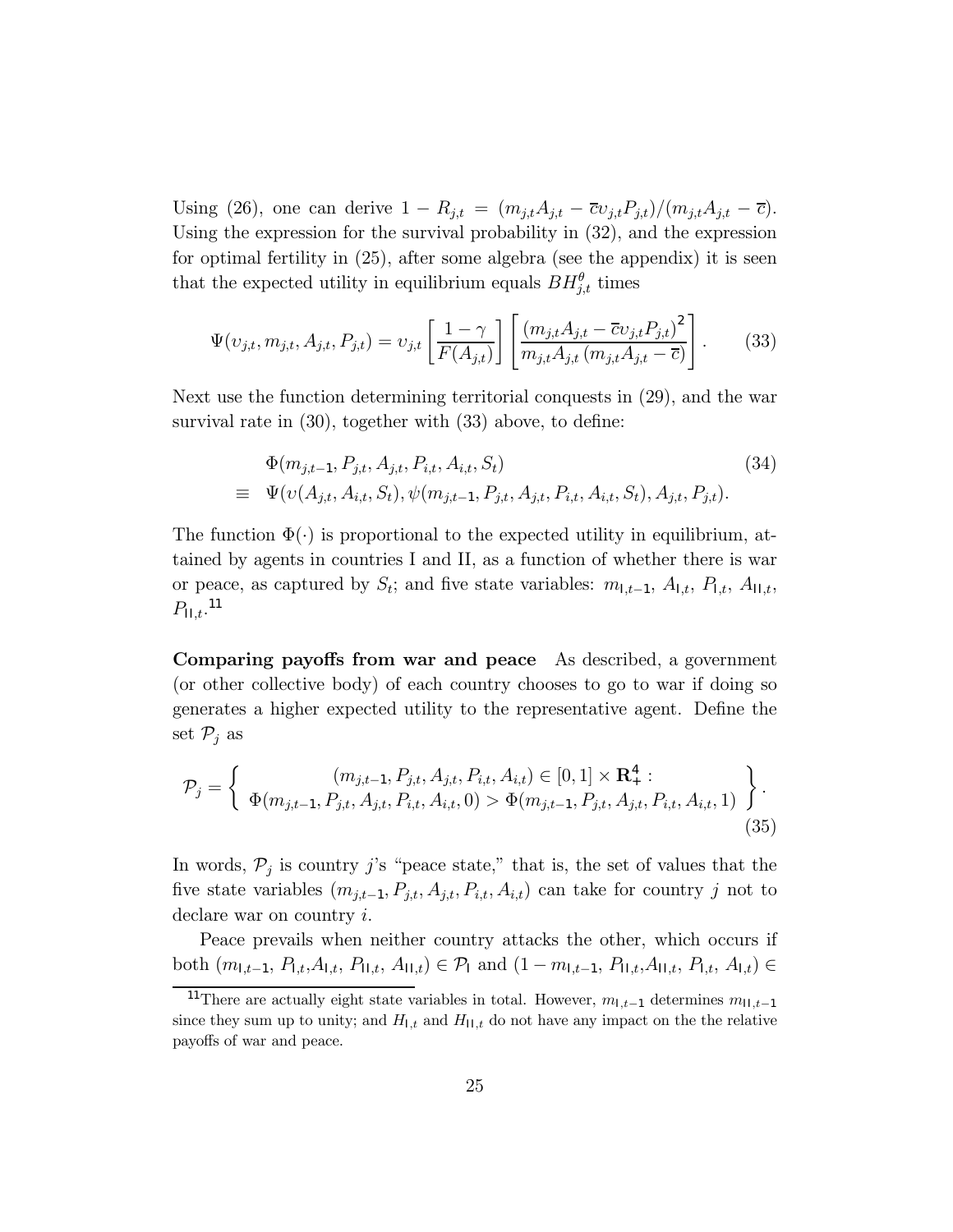P<sub>II</sub>. Thus,  $S_t$  can be written as a function of  $m_{1,t-1}$ ,  $P_{1,t}, A_{1,t}$ ,  $P_{11,t}$ ,  $A_{11,t}$ , as follows:

$$
S_{t} = \begin{cases} 0 & \text{if } (m_{j,t-1}, P_{j,t}, A_{j,t}, P_{i,t}, A_{i,t}) \in \mathcal{P}_{j} \\ \text{for } (i,j) = \{(\text{I},\text{II}), (\text{II},\text{I})\} \\ 1 & \text{otherwise} \end{cases}
$$
 (36)  

$$
\equiv S(m_{1,t-1}, P_{1,t}, A_{1,t}, P_{1,t}, A_{11,t}).
$$

Note that the function  $S(\cdot)$  is not symmetric; shifting order on e.g.  $P_{1,t}$  and  $P_{11,t}$  changes the value  $S_t$  takes. Intuitively, one country preferring peace does not mean the other country does. This complicates matters slightly in terms of writing the dynamical system.

#### 5.4.4 The dynamical system

As shown in the appendix the model can be solved for a seven-dimensional system of difference equations as follows:

$$
m_{l,t} = \Pi(m_{l,t-1}, P_{l,t}, A_{l,t}, P_{l,t}, A_{l,t})
$$
  
\n
$$
P_{l,t+1} = \Upsilon(m_{l,t-1}, P_{l,t}, A_{l,t}, P_{l,t}, A_{l,t})
$$
  
\n
$$
P_{l,t+1} = \Upsilon(1 - m_{l,t-1}, P_{l,t}, A_{l,t}, P_{l,t}, A_{l,t})
$$
  
\n
$$
A_{l,t+1} = \Lambda(A_{l,t}, A_{l,t}, H_{l,t}, H_{l,t})
$$
  
\n
$$
H_{l,t+1} = \Gamma(m_{l,t-1}, A_{l,t}, P_{l,t}, A_{l,t}, P_{l,t})
$$
  
\n
$$
H_{l,t+1} = \Gamma(1 - m_{l,t-1}, A_{l,t}, P_{l,t}, A_{l,t}, P_{l,t}),
$$
\n
$$
(37)
$$

where the functions involved are defined in equations  $(A5)$ ,  $(A6)$ ,  $(A10)$ , and (A11) in the appendix.

Some intuition...(to be written)

# 5.5 Quantitative analysis

Next the behavior of this economy is illustrated in a simulation.

Most functions have been given specific forms already. The exception is  $F(A)$  appearing in the human capital production function in (16); recall from (25) that this in turn determines fertility. We shall use the following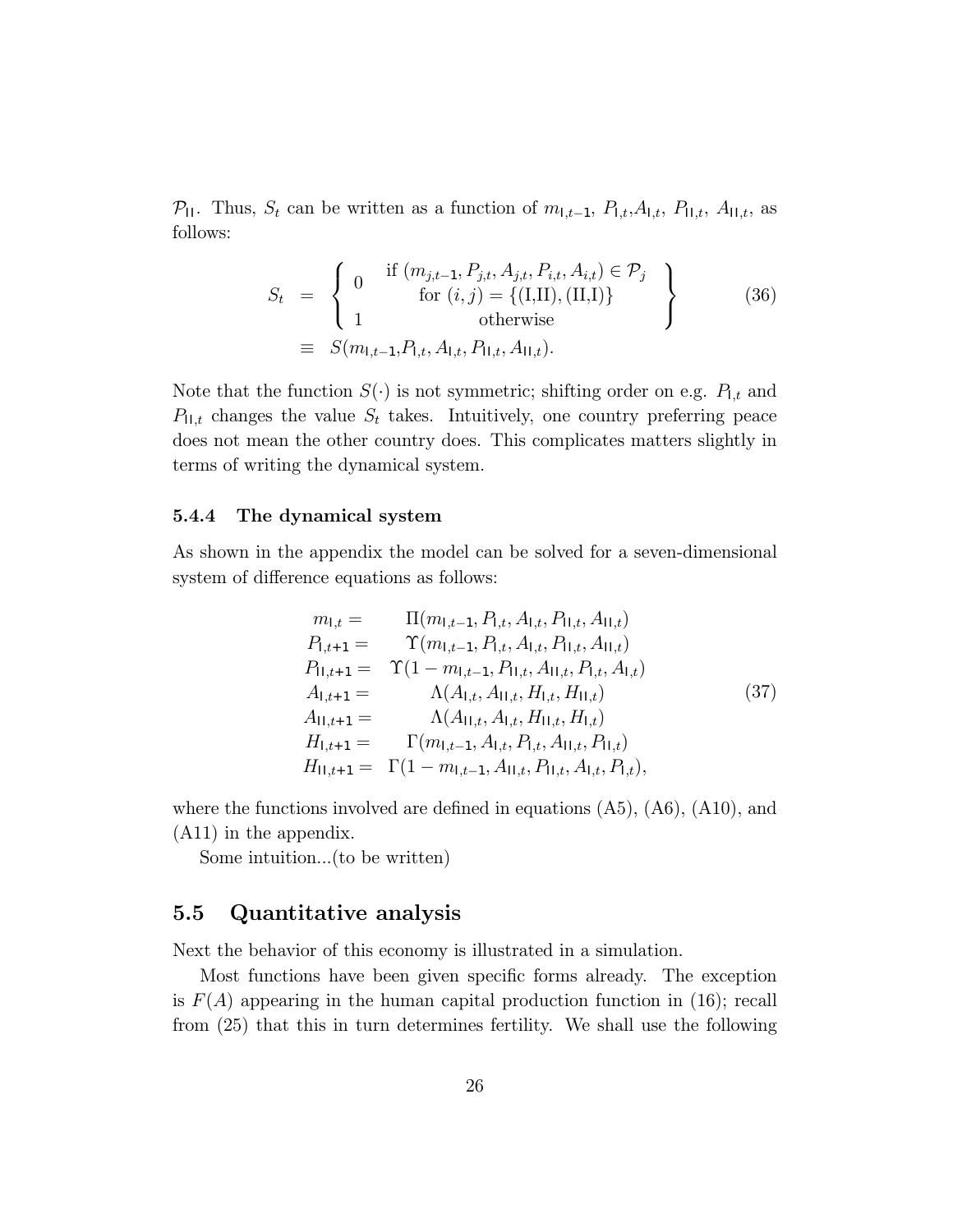functional form:

$$
F(A) = \overline{F} + (\underline{F} - \overline{F}) \max\left\{0, \frac{A - \widehat{A}}{A}\right\},
$$
 (38)

where  $\underline{F} < F$ . Note that  $F(A) = \underline{F}$  for  $A \leq A$ ;  $F'(A) < 0$  for  $A > A$ ; and  $\lim_{A\to\infty} F(A) = \underline{F}.$ 

From  $(25)$  is seen that these features translate into fertility behavior:  $n(A) = \overline{n} \equiv \gamma F/(1-\gamma)$  for  $A \leq A; n'(A) < 0$  for  $A > A;$  and  $\lim_{A \to \infty} n(A) =$  $n \equiv \gamma \frac{F}{(1 - \gamma)}$ .

The first step to simulate the model is to choose parameters values. Here these are chosen arbitrarily (to be done more carefully soon....)

Given parameter values the simulation algorithm is straightforward: first pick initial values, then update using the difference equations in (37), and iterate.

The parameter values in this example are chosen as in Table 1, most of them arbitrarily but some with specific targets in mind (more to be added...).

The result of this preliminary simulation is shown in Figure 6. It is assumed that each period is 5 years long. This may seem short considering the overlapping-generations structure of the model. However, it can be seen that a "perpetual youth" setting in which agents face a constant probability of death after childhood generates similar structures (more to be added...). Also, the length of most wars and genocides in the 20th century lasted about five years (at least more in that order of magnitude than a full generation of 20 years, or so).

The years are chosen so that the peak in the number of people killed, which is computed as  $(1 - v_{j,t})P_{j,t}$ , occurs in 1945; cf Figure 1a.

Initial conditions are here set so that both countries have the same initial technology, set to 25% of the threshold  $\widehat{A}$  (above which fertility starts to decline).

Country I is initially allocated 0.6 of the unity-sized landmass, and country II the remainder 0.4. Levels of population and human capital are set at the steady state values associated with a dynamical system in which technology and land allocations are constant at their initial levels. Since both countries have the same technology, the country with the larger territory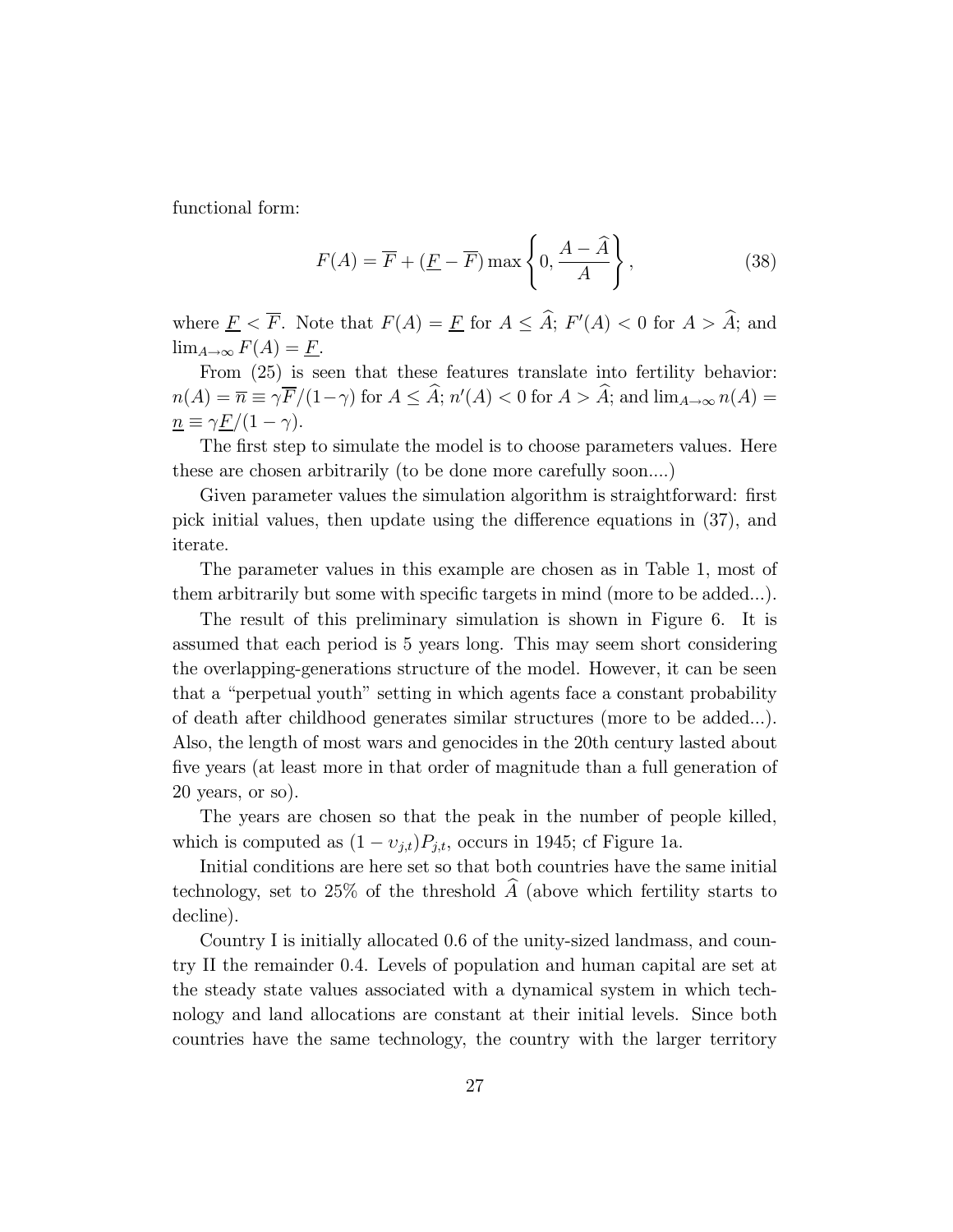(country I in this case) thus has a larger initial population.

The patterns in Figure 6 are qualitatively consistent with the patterns in Figures 1a-c. The number of people killed peaks in 1945 (as calibrated) and the decline in fertility starts in 1930. The model can thus generate a simultaneous rise in war and genocide deaths together with an ongoing demographic transition.

Right after 1945 killings drop to zero. At this point no country chooses to start a war. Simultaneously levels of consumption (which would correspond to per-capita income levels) start to rise, which is due to the onset of the demographic transition, generating more human capital as investment in children and an associated spurt in technological progress.

# 6 Conclusions

To be written...

# A Appendix

# A.1 Optimality conditions in the extended model

Substituting  $(16)$ ,  $(18)$ , and  $(24)$  into  $(22)$  it is seen that (conditional on having survived war) the agent's problem thus amounts to maximizing:

$$
\max_{(r_{j,t}, n_{j,t}) \in [0,1] \times \mathbb{R}_+} v_{j,t} q\left(\frac{r_{j,t} m_{j,t} A_{j,t}}{r_{j,t} + R_{j,t}(v_{j,t} P_{j,t} - 1)}\right) \frac{B(1 - r_{j,t}) h_{j,t}^{\theta} n_{j,t}^{\gamma}}{F(A_{j,t}) + n_{j,t}}, \tag{A1}
$$

where  $q(\cdot)$  is given in (23).

The first order condition for fertility can be written

$$
v_{j,t}q(c_{j,t})B(1-r_{j,t})\left\{\frac{\gamma n_{j,t}^{\gamma-1}\left[F(A_{j,t})+n_{j,t}\right]-n_{j,t}^{\gamma}}{\left[F(A_{j,t})+n_{j,t}\right]^2}\right\}h_{j,t}^{\theta}=0,
$$
 (A2)

which gives (25).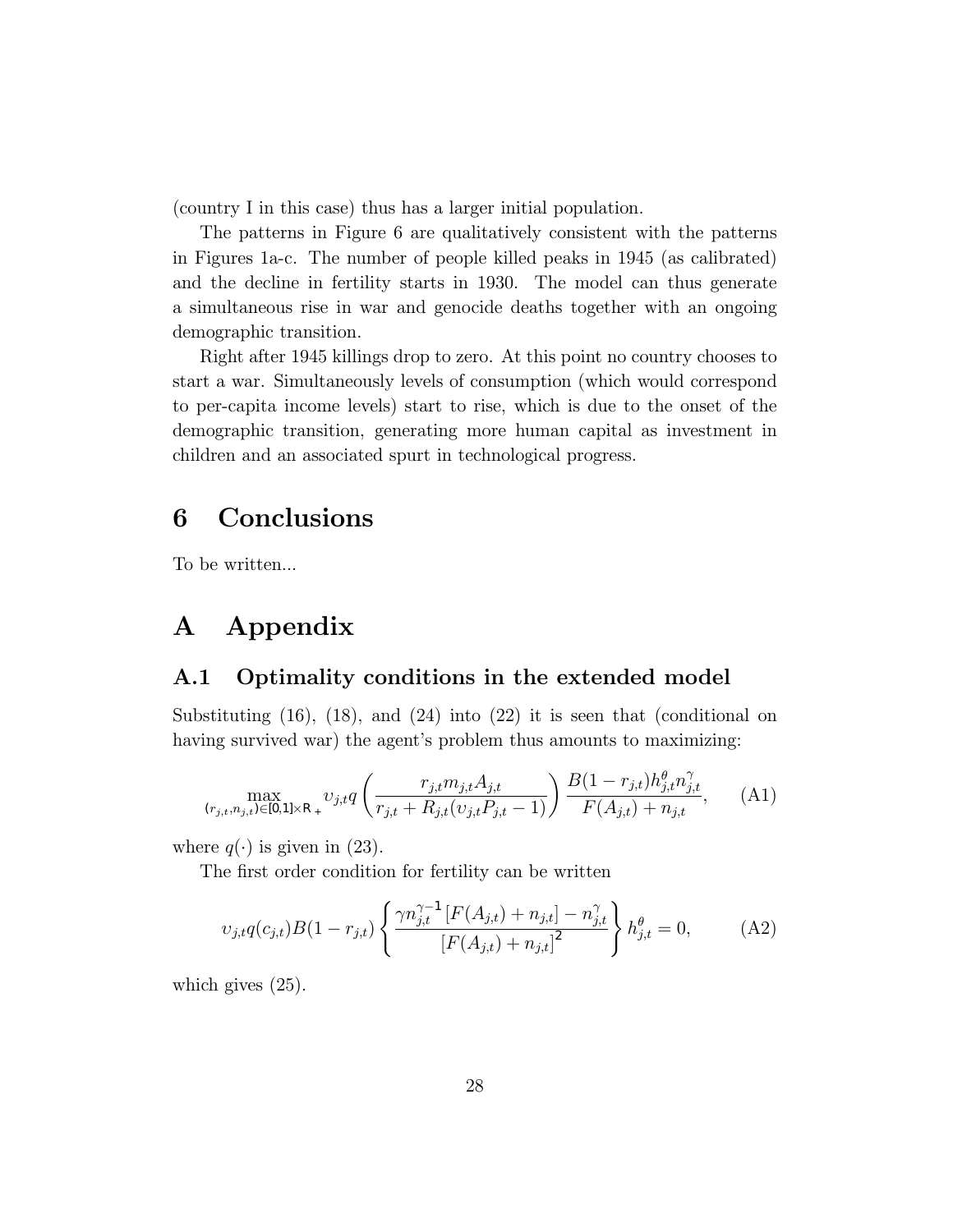### A.2 The dynamical system in the extended model

There are seven state variables in total:  $A_{\mathsf{I},t}, A_{\mathsf{II},t}, P_{\mathsf{I},t}, P_{\mathsf{II},t}, H_{\mathsf{II},t}, H_{\mathsf{II},t}$ , and  $m_{1,t}$ . (Recall that  $m_{1,t}$  determines  $m_{1,t}$  from  $m_{1,t} + m_{11,t} = 1$ .) For each pair there is a difference equation, "mirrored" across the two countries.

#### A.2.1 Population

Population evolves according to  $P_{j,t+1} = v_{j,t}q_{j,t}n_{j,t}P_{j,t}$ . Substitute the survival rate in war in (30), and the territorial conquest function in (29), into the survival function in (32) to write:

$$
q_{j,t} = \frac{\psi(m_{j,t-1}, P_{j,t}, A_{j,t}, P_{i,t}, A_{i,t}, S_t)A_{j,t} - \overline{c}v(A_{j,t}, A_{i,t}, S_t)P_{j,t}}{\psi(m_{j,t-1}, P_{j,t}, A_{j,t}, P_{i,t}, A_{i,t}, S_t)A_{j,t}}
$$
\n
$$
\equiv \xi(m_{j,t-1}, P_{j,t}, A_{j,t}, P_{i,t}, A_{i,t}, S_t).
$$
\n(A3)

Next use the fertility function in (25), the expression for  $q_{j,t}$  above, and the war survival function in (30) again. It is now possible to write  $P_{j,t+1} =$  $\upsilon_{j,t}q_{j,t}n_{j,t}P_{j,t}$  as

$$
P_{j,t+1} = v(A_{j,t}, A_{i,t}, S_t) \xi(m_{j,t-1}, P_{j,t}, A_{j,t}, P_{i,t}, A_{i,t}, S_t) n(A_{j,t}) P_{j,t}
$$
  
\n
$$
\equiv \widetilde{\Upsilon}(m_{j,t-1}, P_{j,t}, A_{j,t}, P_{i,t}, A_{i,t}, S_t)
$$
 (A4)

The last step is to substitute for  $S_t$  using (36). The difference equation for  $P_{1,t+1}$  can then be written

$$
P_{1,t+1}
$$
  
=  $\tilde{\Upsilon}(m_{1,t-1}, P_{1,t}, A_{1,t}, P_{11,t}, A_{11,t}, S(m_{1,t-1}, P_{1,t}, A_{1,t}, P_{11,t}, A_{11,t}))$  (A5)  

$$
\equiv \Upsilon(m_{1,t-1}, P_{1,t}, A_{1,t}, P_{11,t}, A_{11,t})
$$

and similarly for  $P_{11,t+1}$  (but mirror imaged).

### A.2.2 Technology

When updating technology in (20), note that both countries cannot copy each other (as long as  $\delta < 1$ ). Thus, if country j copies country  $i\left[A_{j,t+1}\right]=$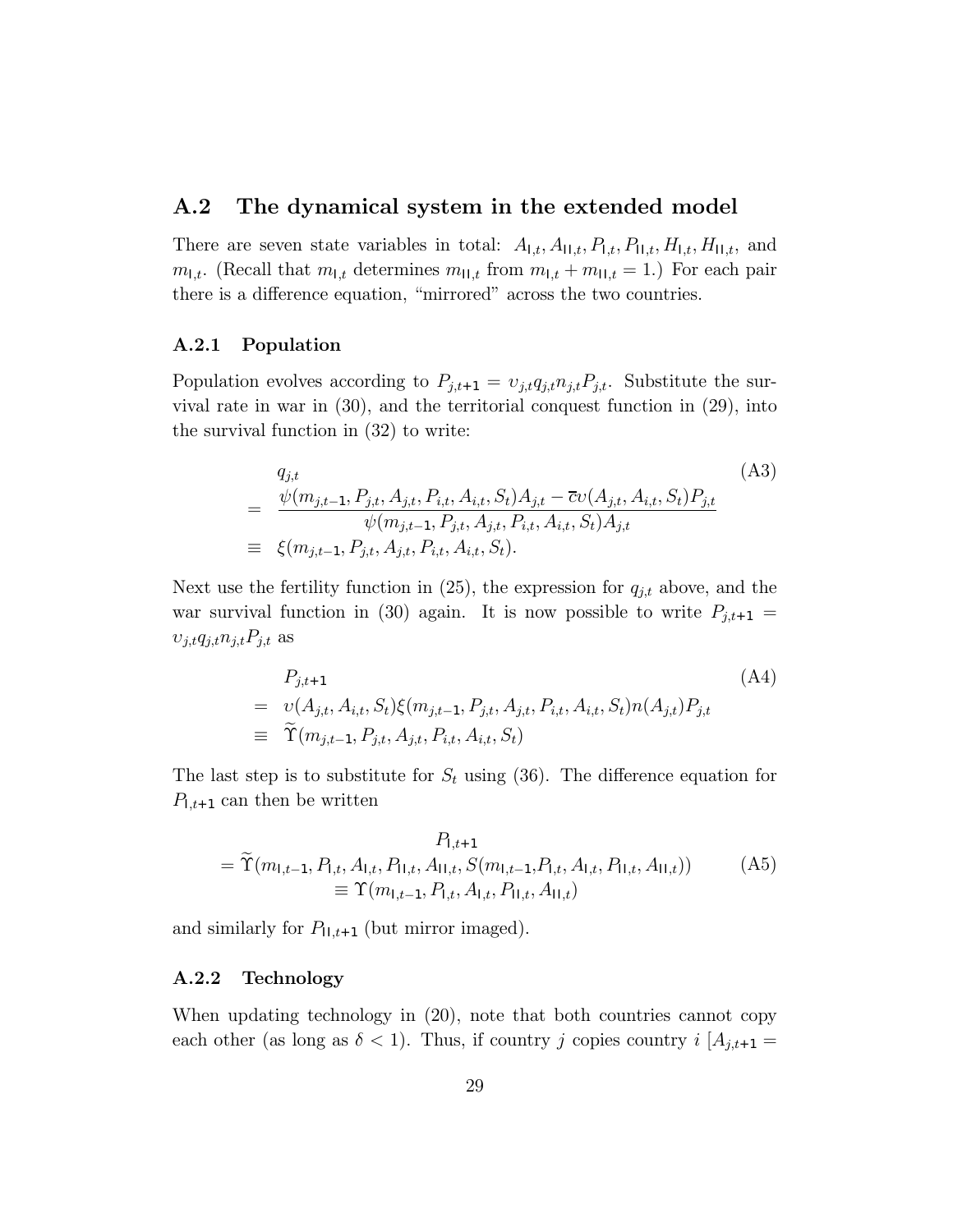$(1 - \delta)A_{i,t+1}$  it must hold that country i updates its technology through innovation  $[A_{i,t+1} = A_{i,t}(1 + DH_{i,t})]$ , and vice versa. It is thus possible to rewrite (20) as

$$
A_{j,t+1} = \begin{cases} (1 - \delta) A_{i,t} (1 + DH_{i,t}) & \text{if } \frac{A_{j,t} (1 + DH_{j,t})}{A_{i,t} (1 + DH_{i,t})} < 1 - \delta \\ A_{j,t} (1 + DH_{j,t}) & \text{if } \frac{A_{j,t} (1 + DH_{j,t})}{A_{i,t} (1 + DH_{i,t})} \ge 1 - \delta \end{cases}
$$
 (A6)  

$$
\equiv \Lambda(A_{j,t}, A_{i,t}, H_{j,t}, H_{i,t}).
$$

#### A.2.3 Human capital

To derive a dynamic equation for human capital start with (19). Using the expression for time spent in resource competition in (26), and fertility in (25), note that

$$
\frac{1 - R_{j,t}}{F(A_{j,t}) + n_{j,t}} = \frac{m_{j,t}A_{j,t} - \overline{c}v_{j,t}P_{j,t}}{[m_{j,t}A_{j,t} - \overline{c}][F(A_{j,t}) + n(A_{j,t})]},
$$
\n(A7)

Substituting into (19) gives

$$
H_{j,t+1} = B\left[\frac{1 - R_{j,t}}{F(A_{j,t}) + n_{j,t}}\right] H_{j,t}^{\theta}
$$
\n
$$
= \frac{B\left[m_{j,t}A_{j,t} - \overline{c}v_{j,t}P_{j,t}\right] H_{j,t}^{\theta}}{\left[m_{j,t}A_{j,t} - \overline{c}\right]\left[F(A_{j,t}) + n(A_{j,t})\right]}
$$
\n
$$
\equiv \widetilde{\Gamma}(v_{j,t}, m_{j,t}, A_{j,t}, P_{j,t}, A_{i,t}, P_{i,t}).
$$
\n(A8)

After substituting the territorial conquest function in (29) for  $m_{j,t}$ , and the war survival rate in (30) for  $v_{j,t}$ , we can define:

$$
H_{j,t+1} = \tilde{\Gamma}(m_{j,t-1}, A_{j,t}, P_{j,t}, A_{i,t}, P_{i,t}, S_t)
$$
  
=  $\tilde{\Gamma}\{v(A_{j,t}, A_{i,t}, S_t), \psi(m_{j,t-1}, P_{j,t}, A_{j,t}, P_{i,t}, A_{i,t}, S_t), A_{j,t}, P_{j,t}, A_{i,t}, P_{i,t}\}.$  (A9)

The last step is to substitute for  $S_t$  in (36) to write

$$
H_{\mathsf{l},t+1} = \widetilde{\Gamma}(m_{\mathsf{l},t-1}, A_{\mathsf{l},t}, P_{\mathsf{l},t}, A_{\mathsf{l}\mathsf{l},t}, P_{\mathsf{l}\mathsf{l},t}, S(m_{\mathsf{l},t-1}, P_{\mathsf{l},t}, A_{\mathsf{l},t}, P_{\mathsf{l}\mathsf{l},t}, A_{\mathsf{l}\mathsf{l},t})
$$
\n
$$
\equiv \Gamma(m_{\mathsf{l},t-1}, A_{\mathsf{l},t}, P_{\mathsf{l},t}, A_{\mathsf{l}\mathsf{l},t}, P_{\mathsf{l}\mathsf{l},t})
$$
\n(A10)

and similarly for country II.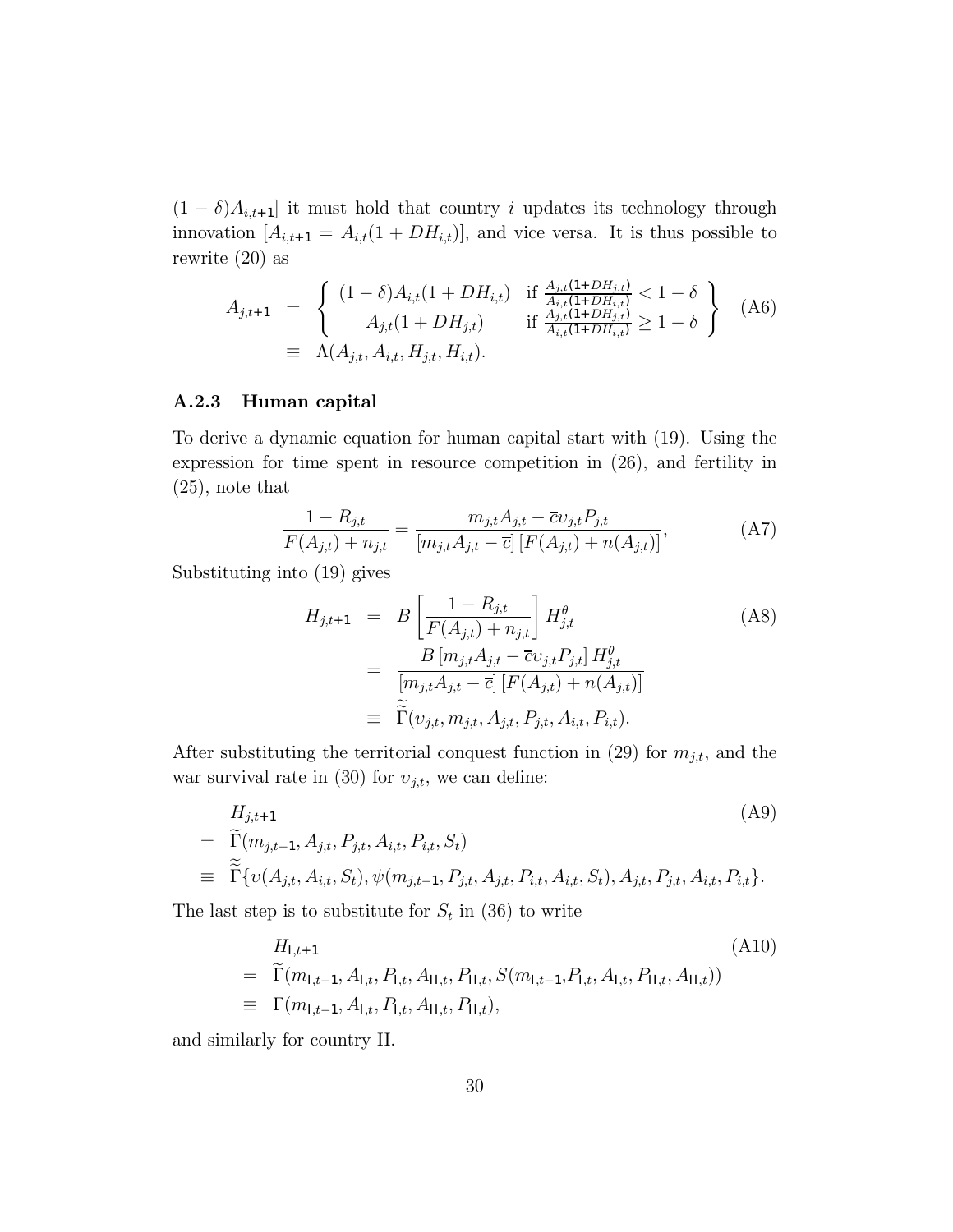### A.2.4 Territorial distribution

The dynamic equation for  $m_{1,t}$  is given by (29) substituting for  $S_t$  using (36), that is:

$$
m_{l,t}
$$
\n
$$
= \psi(m_{l,t-1}, P_{l,t}, A_{l,t}, P_{l,l,t}, A_{l,l,t}, S(m_{l,t-1}, P_{l,t}, A_{l,t}, P_{l,l,t}, A_{l,l,t}))
$$
\n
$$
\equiv \Pi(m_{l,t-1}, P_{l,t}, A_{l,t}, P_{l,l,t}, A_{l,l,t}).
$$
\n(A11)

#### A.2.5 The full dynamical system

The dynamical system consists of seven difference equations which determine  $m_{1,t}, P_{1,t+1}, A_{1,t+1}, H_{1,t+1}, P_{11,t+1}, A_{11,t+1}$ , and  $H_{11,t+1}$  as functions of the same variables dated one period back. Using the functions defined above this system can be written is (37).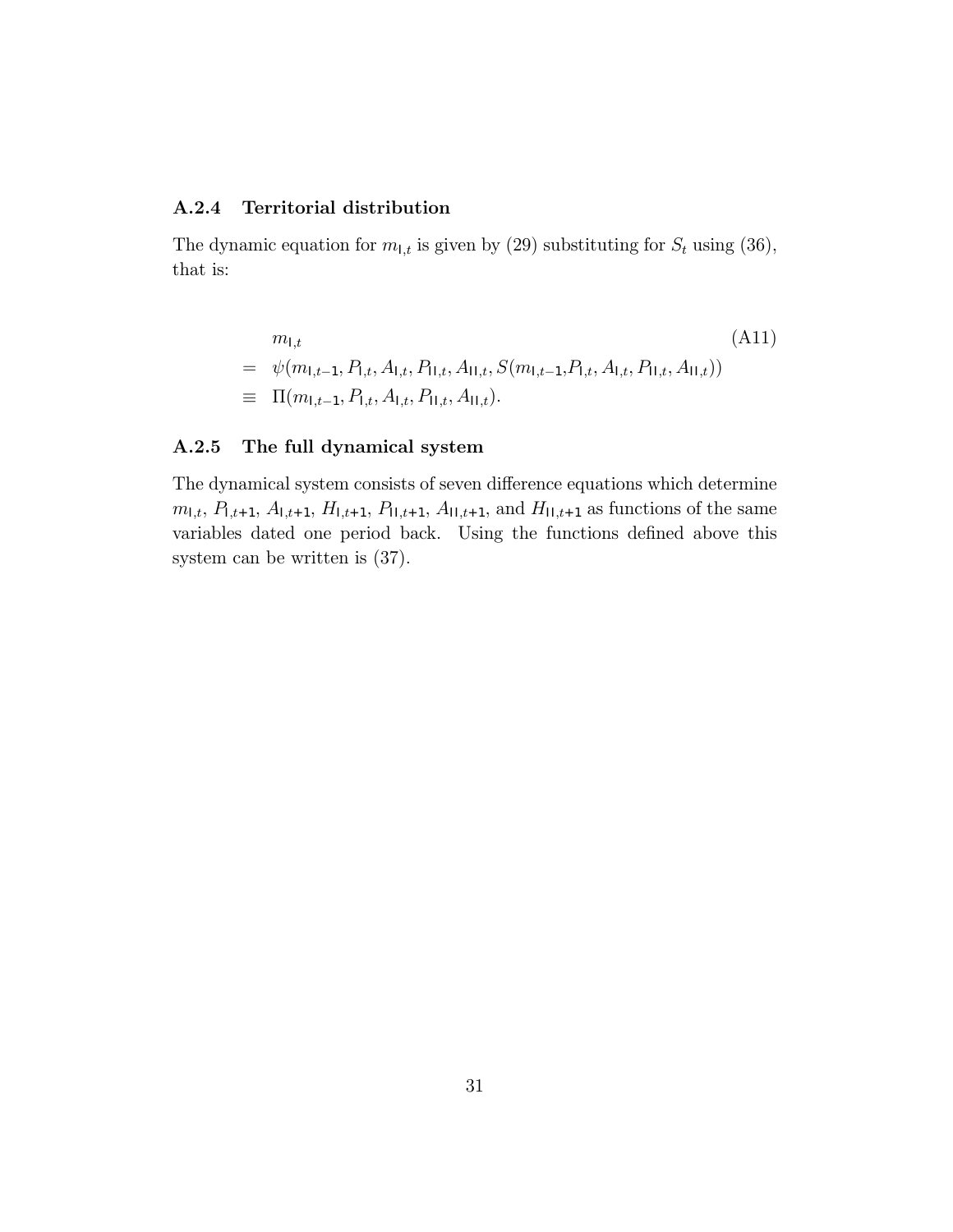# References

- [1] Brander, J.A., and M.S. Taylor, 1998, The simple economics of Easter Island: A Ricardo-Malthus model of renewable resource use, American Economic Review 88, 119-138.
- [2] Browning, P., 2002, The changing nature of warfare  $-$  the development of land warfare from 1792 to 1945, Cambridge University Press, Cambridge, United Kingdom.
- [3] Cervellati, M., and U. Sunde, 2005, Human capital formation, life expectancy, and the process of development, American Economic Review 95, 1653-1672.
- [4] Collier, P. and A. Hoeffler, 1998, On economic causes of civil war, Oxford Economic Papers 50, 563-573.
- [5] —, 2004, Greed and Grievance in Civil Wars, Oxford Economic Papers 56, 663-595.
- $[6]$  Diamond, J., 2005, Collapse how societies choose to fail or succeed, Viking Penguin, New York.
- $|7|$  Ehrlich, P.R., 2000, Human natures genes, cultures, and human prospects, Penguin Books, New York.
- [8] Friedman, B.M., 2005, The Moral Consequences of Economic Growth, Alfred A. Knopf, Random House.
- [9] Fukuyama, F., and Samin, N., 2002, Modernizing islam, Commentary 114.
- [10] Galor, O., 2005, Transitions, in: Aghion, P., and S. Durlauf (eds.), Handbook of Economic Growth, North-Holland.
- [11] Galor, O., and O. Moav, 2002, Natural selection and the origin of economic growth, Quarterly Journal of Economics 117, 1133-1192.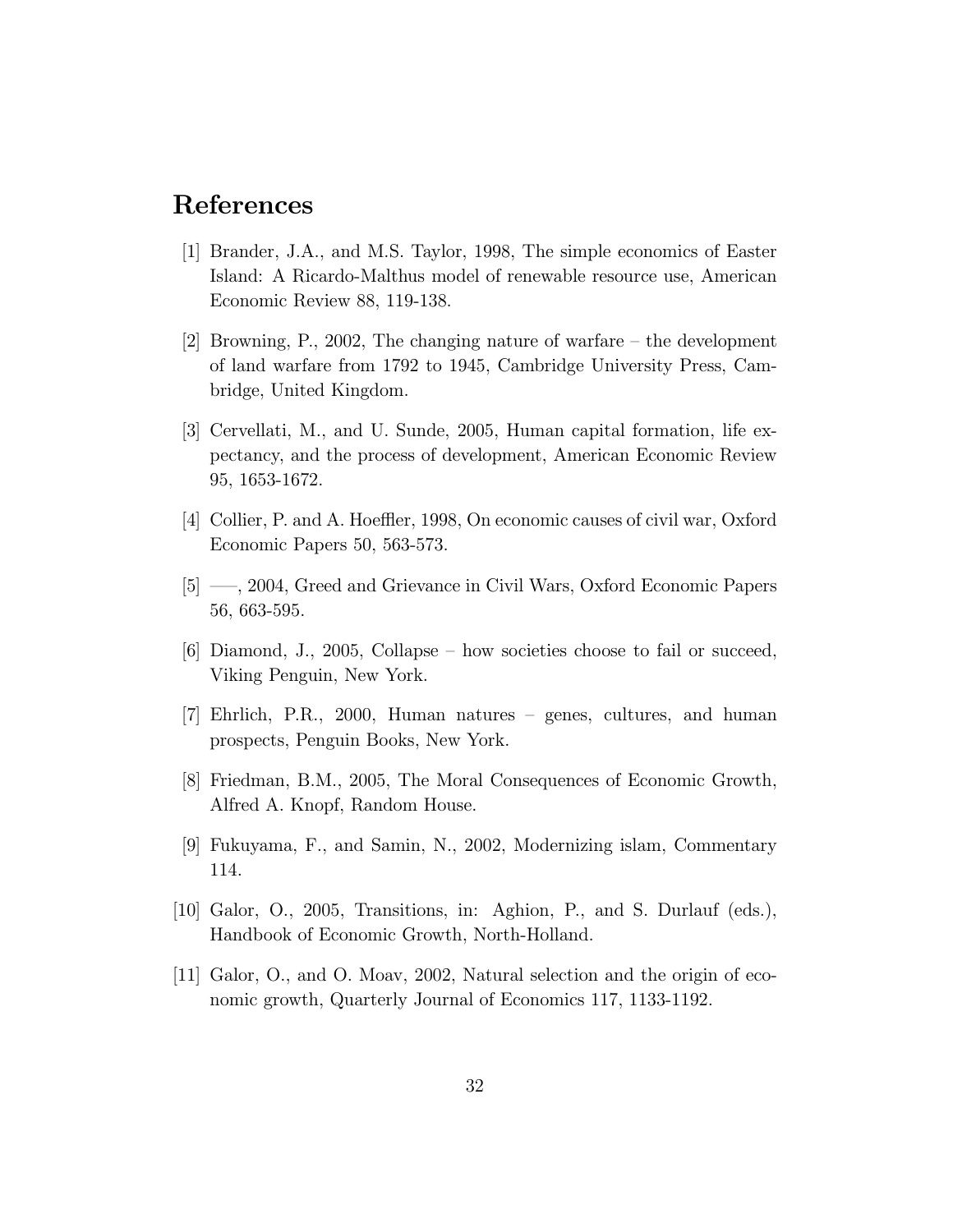- [12] Galor, O., and D. Weil, 2000, Population, technology, and growth: from Malthusian stagnation to the demographic transition and beyond, American Economic Review 90, 806-829.
- [13] Grossman, H.I., 1991, A general equilibrium model of insurrections, American Economic Review 81, 913-921.
- [14] Grossman, H.I., and M. Kim, 1995, Swords and plowshares? A theory of the security of claims to property, Journal of Political Economy 103, 1275-1288.
- [15] Grossman, H., and J. Mendoza, 2003, Scarcity and appropriative competition, European Journal of Political Economy 19, 747-758.
- [16] Hansen, G.D., and E.C. Prescott, 2002, Malthus to Solow, American Economic Review 92, 1205-1217.
- [17] Hardach, G., 1977, The first world war  $-$  1914-1918, University of California Press, Berkley and Los Angeles.
- [18] Hirschleifer, J., 1988, The analytics of continuing conflict, Synthese 76, 201-233.
- $[19]$  —, 2001, The dark side of the force economic foundations of conflict theory, Cambridge University Press.
- [20] Johnson, N., M. Spagat, J. Restrepo, J. Bohórquez, N. Suárez, E. Restrepo, and R. Zarama, From old wars to new wars and global terrorism, mimeo, Royal Holloway.
- [21] Jones, C., 2001, Was the industrial revolution inevitable? Economic growth over the very long run, Advances in Macroeconomics 1, 1-43.
- [22] Kremer, M., 1993, Population growth and technological change: one million B.C. to 1990, Quarterly Journal of Economics 108, 681-716.
- [23] Lagerlöf, 2003a, From Malthus to modern growth: can epidemics explain the three regimes?, International Economic Review 44, 2003, pp. 755- 777.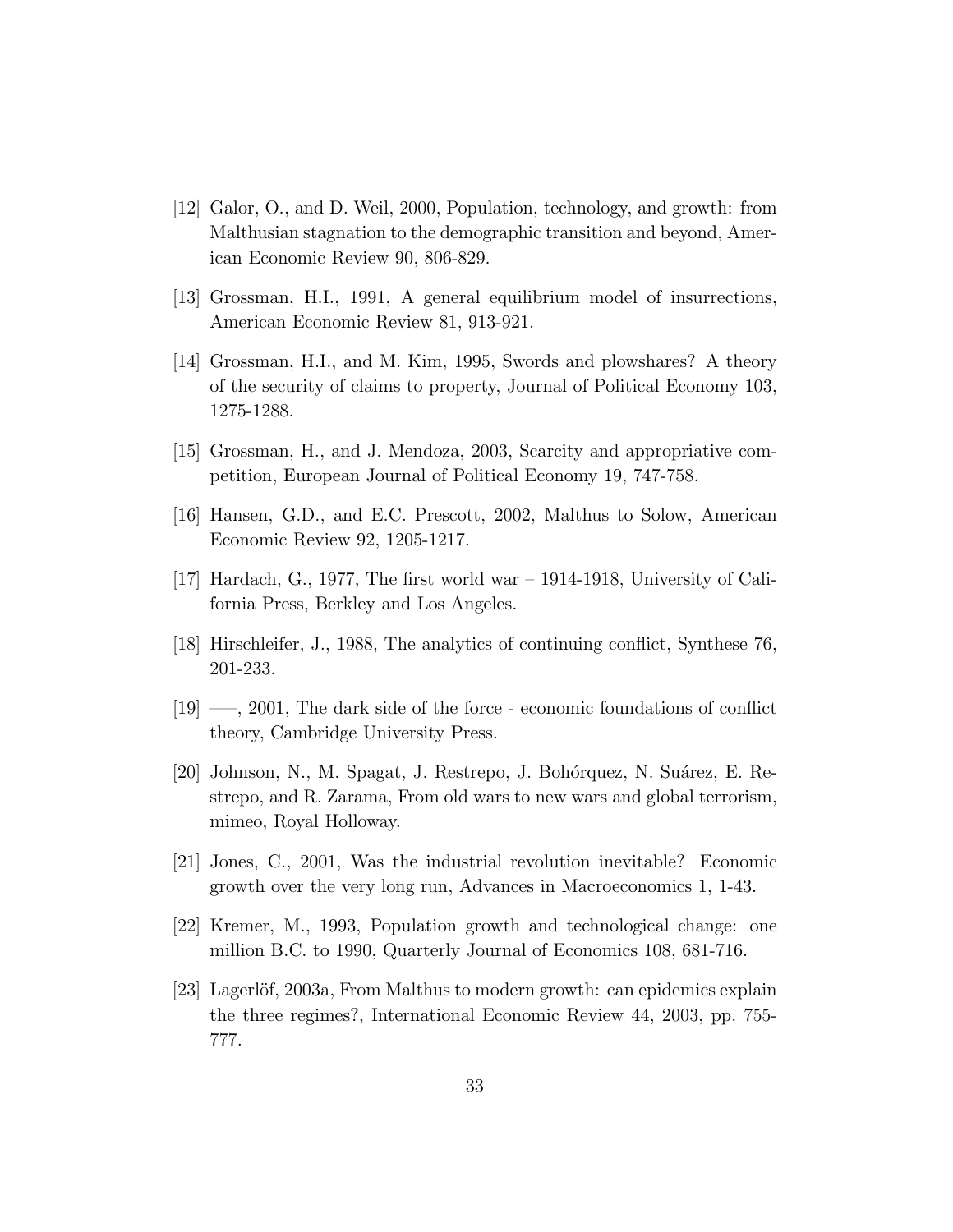- $[24] \longrightarrow$ , 2003b, Mortality and early growth in England, Sweden, and France, Scandinavian Journal of Economics 105, 2003, pp. 419-439.
- [25] Lucas, R.E., 2002, Lectures on Economic Growth, Harvard University Press.
- [26] Mansfield, E.D., and J. Snyder, 2005, Electing to fight: why emerging democracies go to war, MIT Press.
- [27] Marshall, M.G., and T.Ro. Gurr, 2005, A global survey of armed conflicts, self-determination movements, and democracy peace and conflict, Report published by CIDCM Center for International Development & Conflict Management University of Maryland, College Park, http://www.cidcm.umd.edu.
- [28] McMillan, M., 2001, Paris  $1919 s\bar{x}$  months that changed the world, Random House, New York.
- [29] Miguel, E., S. Satyanath, and E. Sergenti, Economic shocks and civil conflict: an instrumental variables approach, Journal of Political Economy 112, 725-753.
- [30] Mitchell, B.R., 2003, International historical statistics Europe 1750-2000, Palgrave-McMillan, New York.
- [31] Pomeranz, K., 2001, The great divergence: China, Europe, and the making of the modern world economy, Princeton University Press.
- [32] Ponting, C., 1991, A green history of the world  $-$  the environment and the collapse of great civilizations, St. Martin's Press, New York.
- $[33]$  Rummel, R.J., 1997, Statistics of democide genocide and mass murder since 1900, University of Virginia, Charlottesville, Virginia 22903-1789.
- [34] Tamura, R., 1996, From decay to growth: a demographic transition to economic growth, Journal of Economic Dynamics and Control 20, 1237- 1261.
- $[35]$  —, 2002, Human capital and the switch from agriculture to industry, Journal of Economic Dynamics and Control 27, 207-242.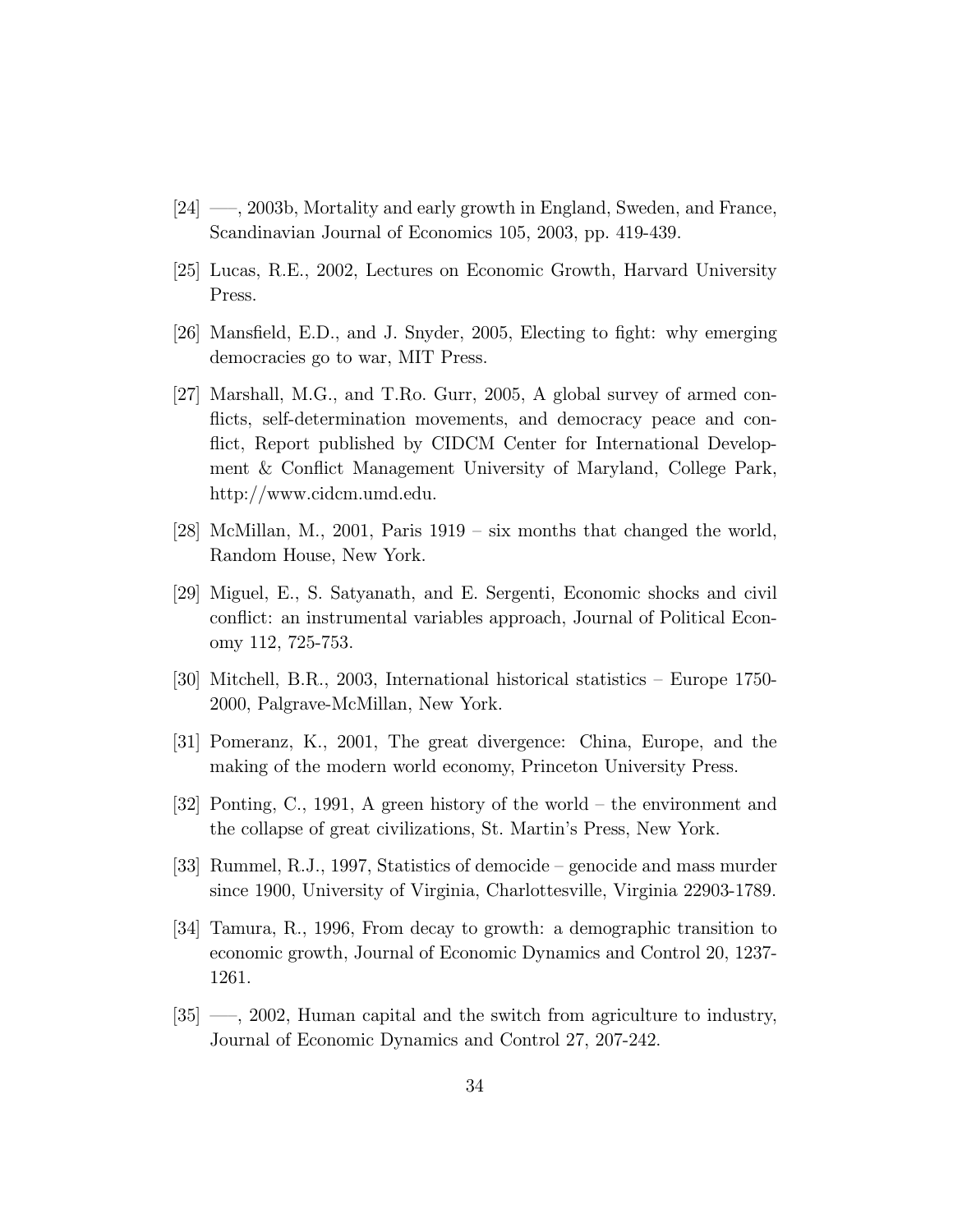| Parameter           | Value                       | From function                  |
|---------------------|-----------------------------|--------------------------------|
| B                   | 1.1                         |                                |
| θ                   | 0.65                        | Human capital                  |
| $\overline{F}$      | 1.2                         | production function in         |
| $\frac{F}{\hat{A}}$ |                             | $(16)$ and $(38)$              |
|                     | $10^{12}$                   |                                |
| $\overline{c}$      | 0.1                         | Starvation survival            |
|                     |                             | function in $(23)$             |
| $\delta$            | 0.95                        | Technological updating         |
| $\overline{D}$      | $\mathcal{D}_{\mathcal{L}}$ | in $(20)$ or $(46)$            |
| $\gamma$            | 0.5                         | Utility function in $(21)$ ;   |
|                     |                             | see also max program in $(A1)$ |
| $\pi$               | 15                          | Territorial conquest           |
|                     |                             | function in $(28)$             |
| Φ                   | $10^{-10}$                  | War survival function          |
|                     |                             | in $(30)$                      |

Table 1: Parameter values in extended setting.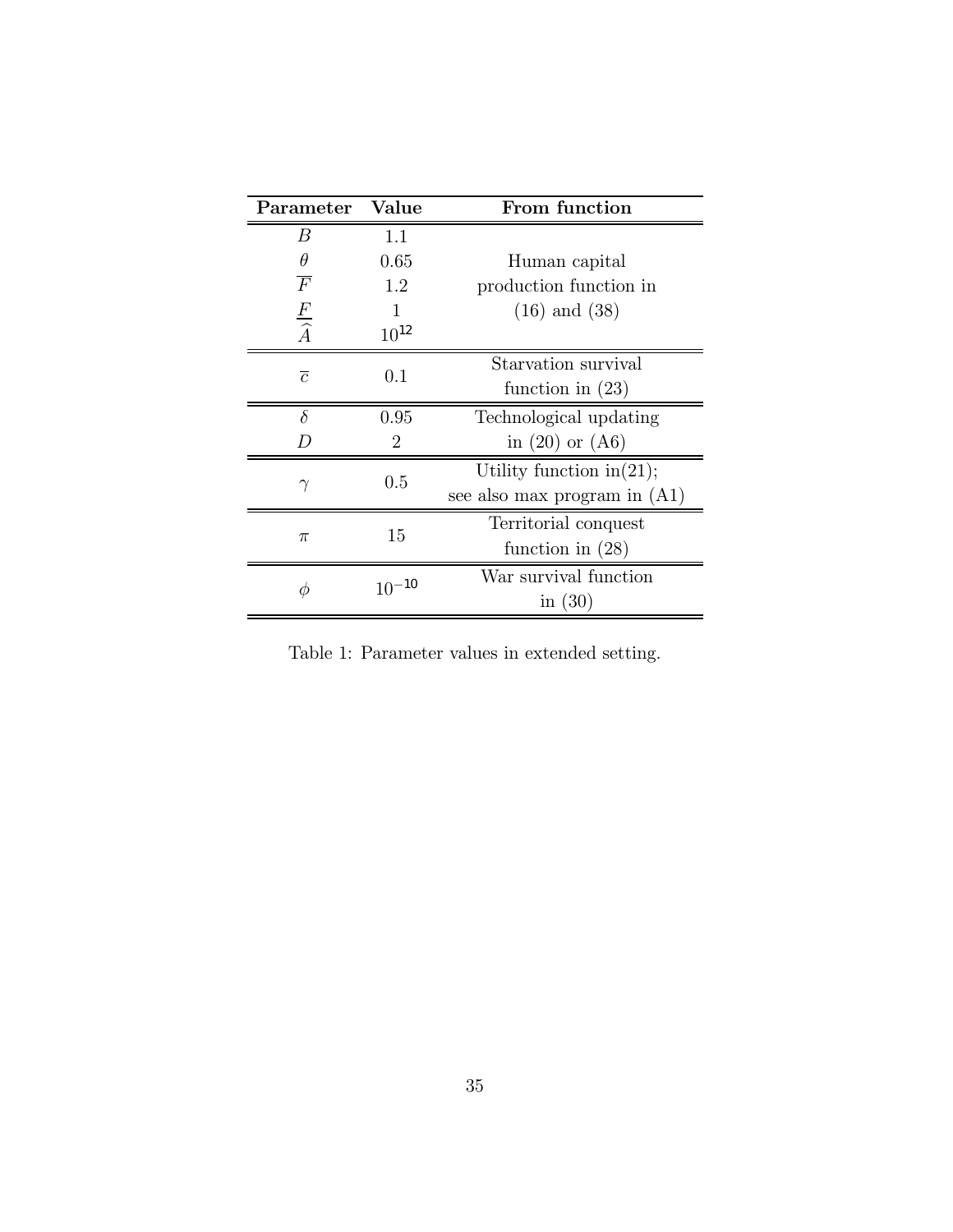

**Figure 1a.** War and genocide: total body count (left) and share of world population (right), and levels of GDP per capita. Sources: Rummel (1997) and Maddison (2004)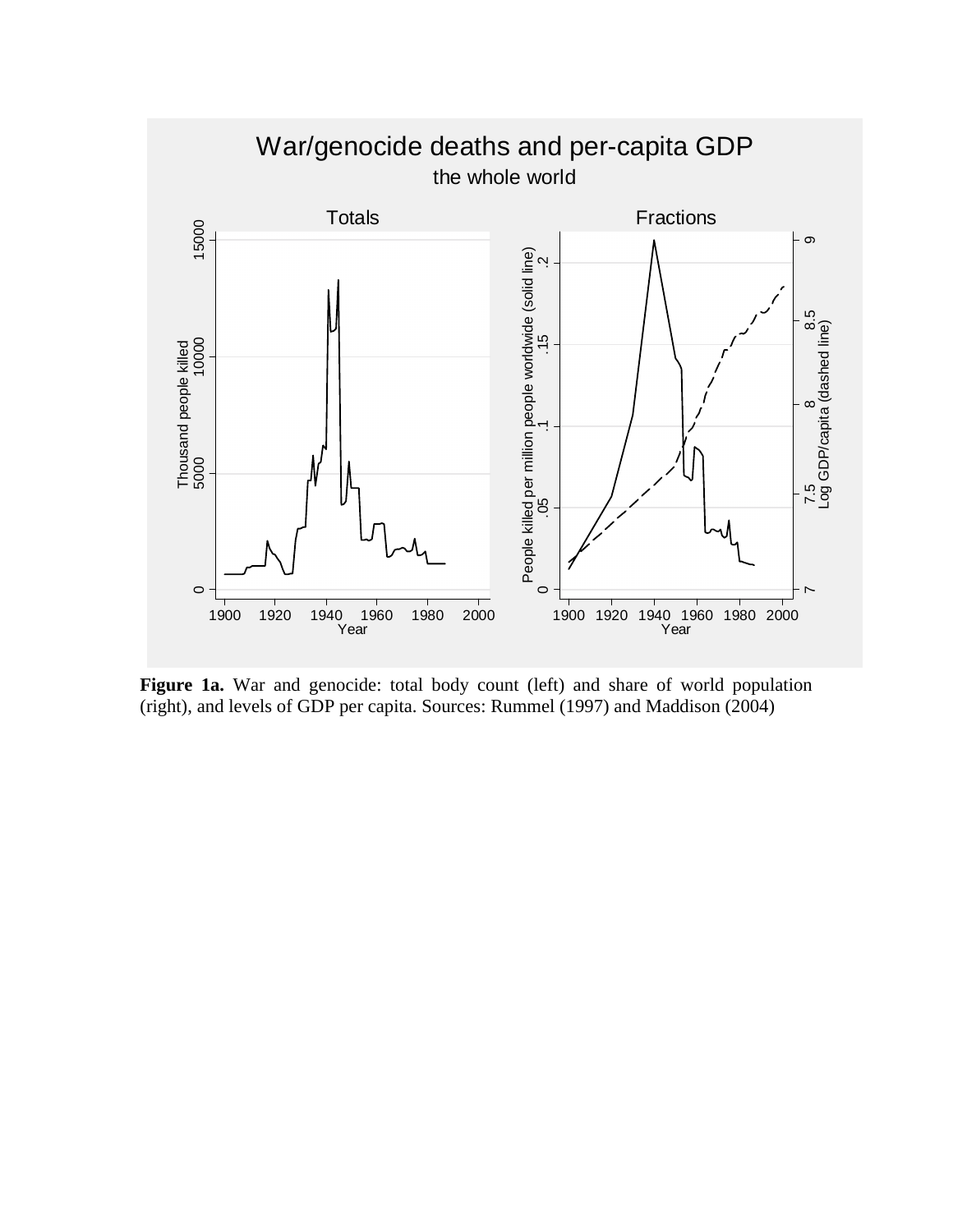

**Figure 1b.** Time paths for total killings, and for war and genocide killings separately. The time path for total killings excluding the four worst regions (Japan, Germany, Russia, and China) is also shown. Sources same as in Figure 1a.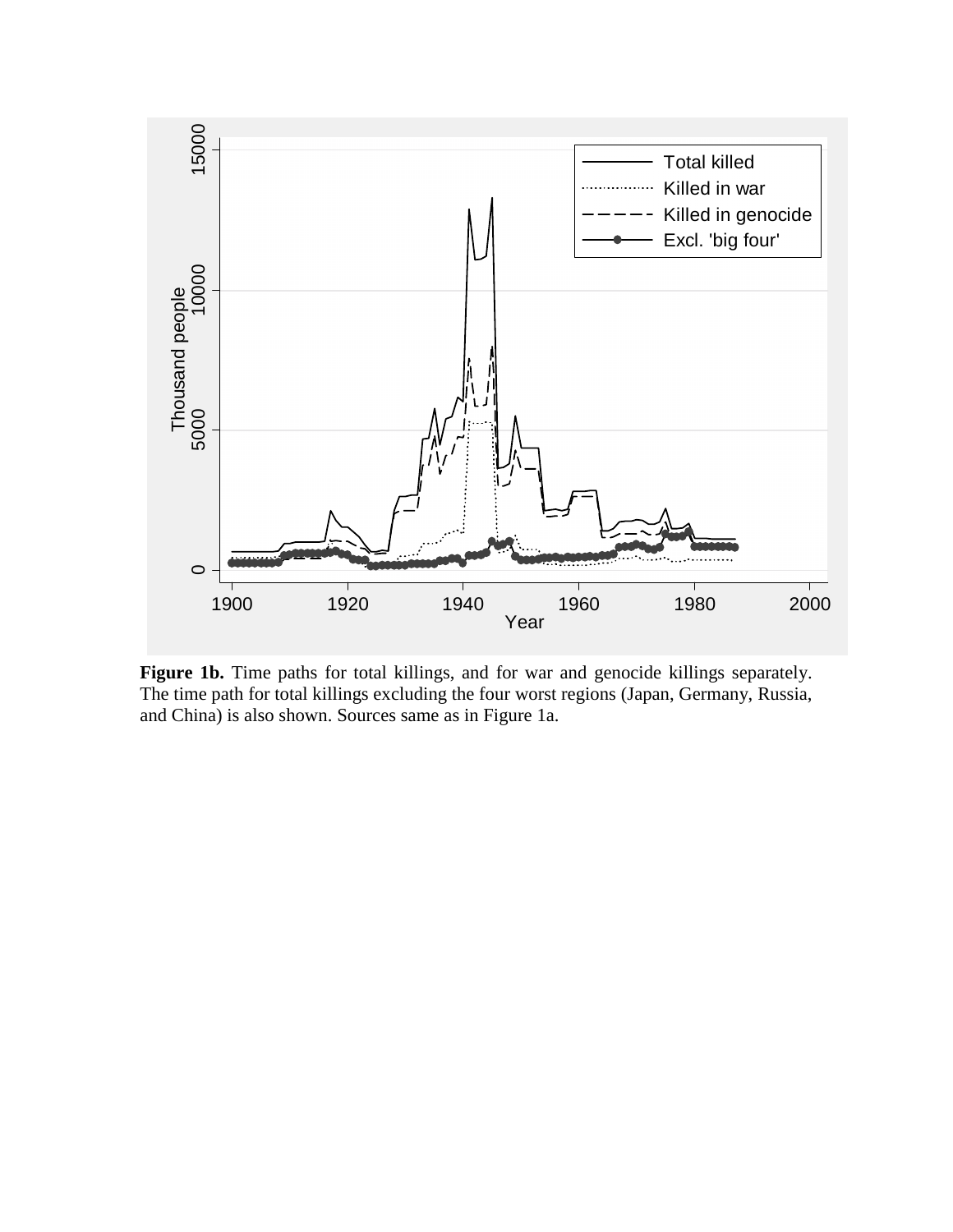

**Figure 1c.** War and genocide deaths and GDP per capita for the four worst regions. Sources same as in Figure 1a. Note the difference in time scale: the earliest income data is from 1500 for Germany and 1820 for the other three.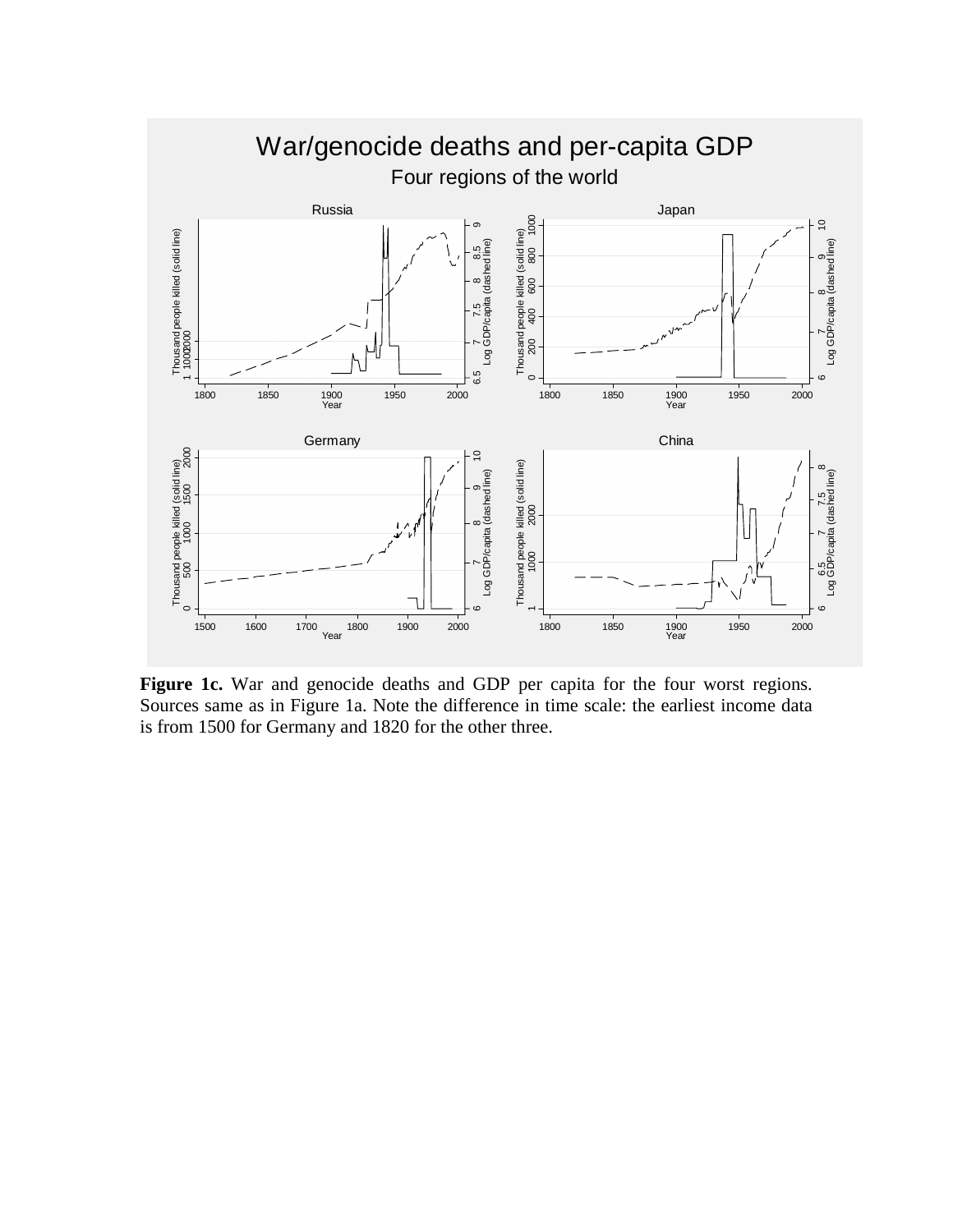

Figure 2: One single run.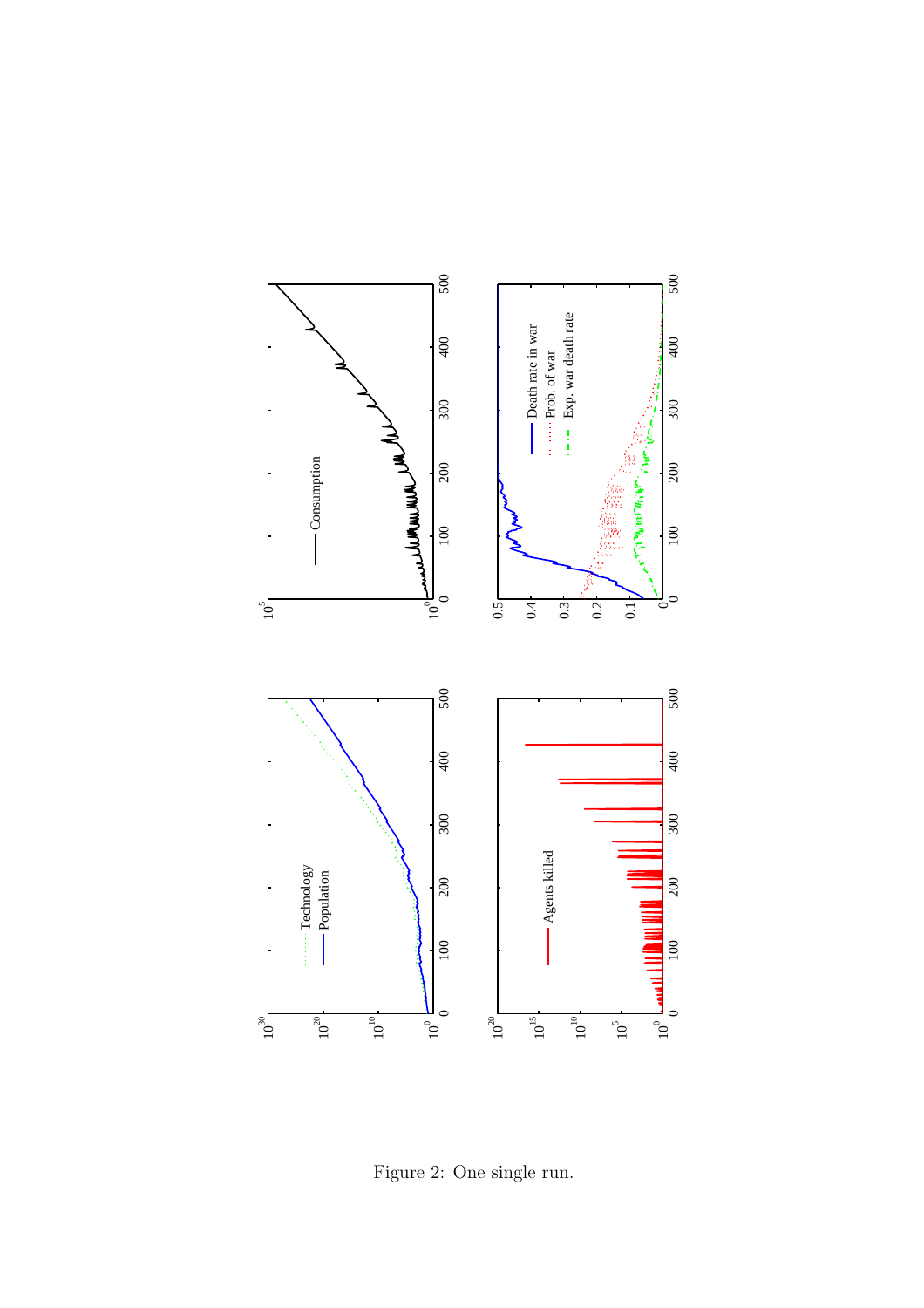

Figure 3: Three different runs.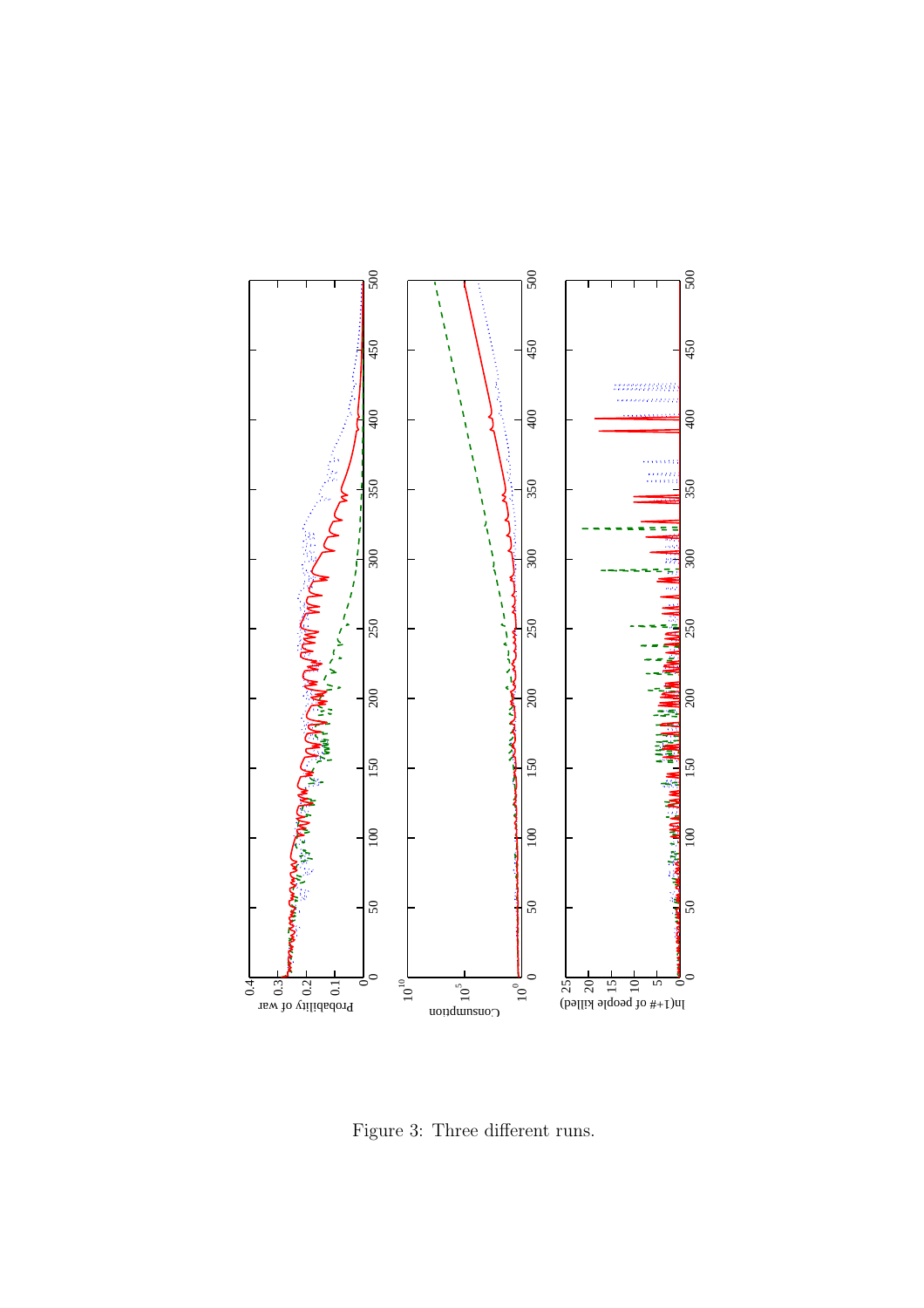

Figure 4: Monte-Carlo exercise (mean across 100 runs).